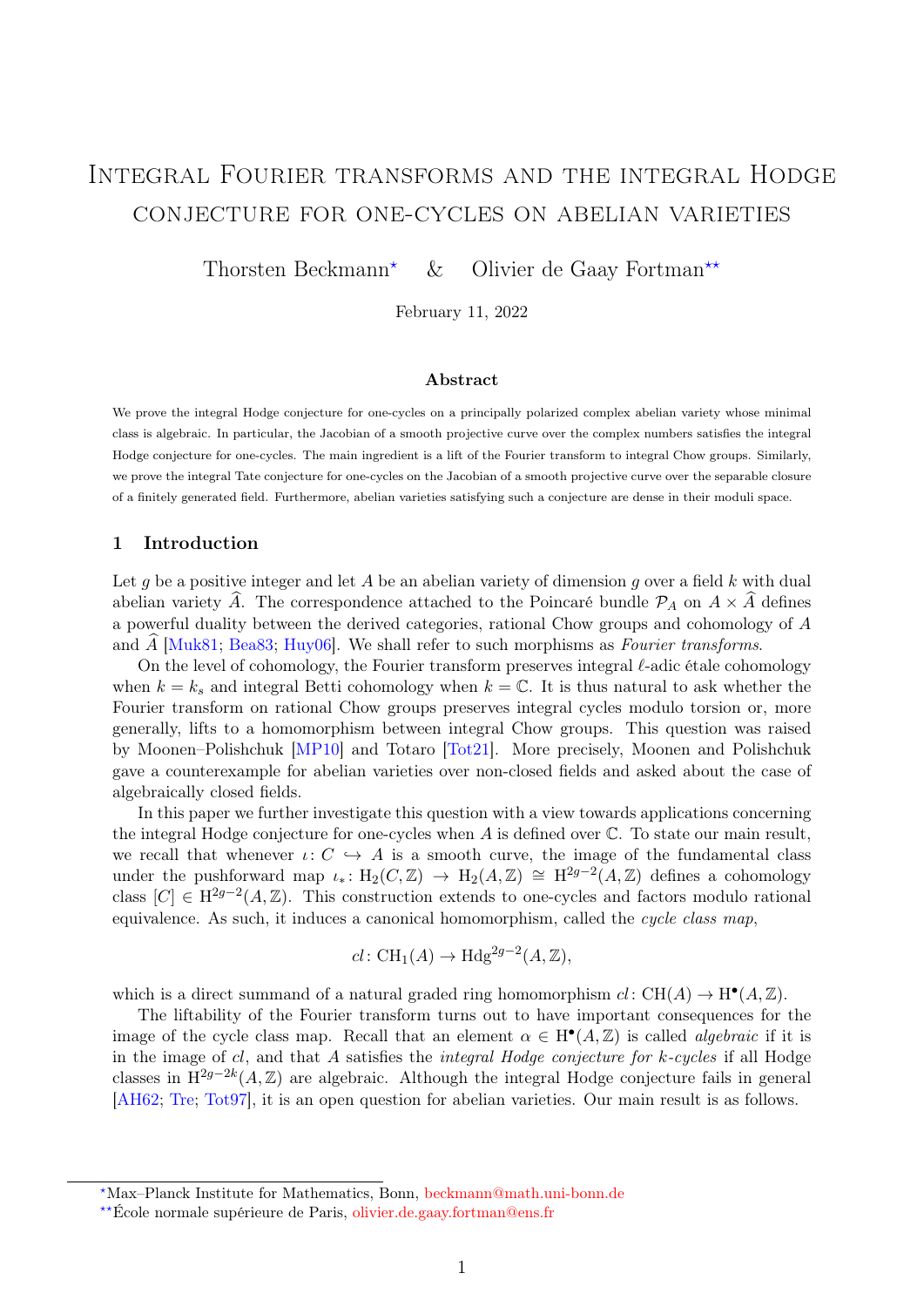<span id="page-1-4"></span><span id="page-1-0"></span>**Theorem 1.1.** Let A be a complex abelian variety of dimension q with Poincaré bundle  $P_A$ . The following three statements are equivalent:

- 1. The cohomology class  $c_1(\mathcal{P}_A)^{2g-1}/(2g-1)! \in \mathrm{H}^{4g-2}(A \times \widehat{A}, \mathbb{Z})$  is algebraic.
- <span id="page-1-6"></span>2. The Chern character  $\text{ch}(\mathcal{P}_A) = \exp(c_1(\mathcal{P}_A)) \in \text{H}^{\bullet}(A \times \widehat{A}, \mathbb{Z})$  is algebraic.
- 3. The integral Hodge conjecture for one-cycles holds for  $A \times \hat{A}$ .

<span id="page-1-8"></span><span id="page-1-7"></span>Any of these statements implies that

4. The integral Hodge conjecture for one-cycles holds for A and  $\widehat{A}$ .

<span id="page-1-2"></span>Suppose that A is principally polarized by  $\theta \in Hdg^2(A, \mathbb{Z})$  and consider the following statements:

- 5. The minimal cohomology class  $\gamma_{\theta} := \theta^{g-1}/(g-1)! \in H^{2g-2}(A,\mathbb{Z})$  is algebraic.
- 6. The cohomology class  $c_1(\mathcal{P}_A)^{2g-2}/(2g-2)! \in \mathrm{H}^{4g-4}(A \times \widehat{A}, \mathbb{Z})$  is algebraic.

<span id="page-1-1"></span>Then statements [1](#page-1-0) – [6](#page-1-1) are equivalent. If they hold, then  $\theta^i/i! \in H^{2i}(A, \mathbb{Z})$  is algebraic for  $i \geq 1$ .

Remark that Condition [5](#page-1-2) is stable under products, so a product of principally polarized abelian varieties satisfies the integral Hodge conjecture for one-cycles if and only if each of the factors does. More importantly, if  $J(C)$  is the Jacobian of a smooth projective curve C of genus g, then every integral Hodge class of degree  $2g - 2$  on  $J(C)$  is a Z-linear combination of curves classes:

<span id="page-1-3"></span>**Theorem 1.2.** Let  $C_1, \ldots, C_n$  be smooth projective curves over  $\mathbb{C}$ . Then the integral Hodge conjecture for one-cycles holds for the product of Jacobians  $J(C_1) \times \cdots \times J(C_n)$ .

See Remark [4.2](#page-0-0)[.1](#page-11-0) for another approach towards Theorem [1.2](#page-1-3) in the case  $n = 1$ . A second consequence of Theorem [1.1](#page-1-4) is that the integral Hodge conjecture for one-cycles on principally polarized complex abelian varieties is stable under specialization, see Corollary [4.3.](#page-11-1) An application of somewhat different nature is the following density result, proven in Section [4.2:](#page-12-0)

<span id="page-1-5"></span>**Theorem 1.3.** Let  $\delta = (\delta_1, \ldots, \delta_g)$  be positive integers such that  $\delta_i | \delta_{i+1}$  and let  $A_{g,\delta}(\mathbb{C})$  be the coarse moduli space of polarized abelian varieties over  $\mathbb C$  with polarization type  $\delta$ . There is a countable union  $X \subset A_{q,\delta}(\mathbb{C})$  of closed algebraic subvarieties of dimension at least g, that satisfies the following property:  $X$  is dense in the analytic topology and the integral Hodge conjecture for one-cycles holds for those polarized abelian varieties whose isomorphism class lies in  $X$ .

Remark 1.4. The lower bound that we obtain on the dimension of the components of X actually depends on  $\delta$  and is often greater than g. For instance, when  $\delta = 1$  and  $q \ge 2$ , there is a set X as in the theorem, whose elements are prime-power isogenous to products of Jacobians of curves. Therefore, the components of X have dimension  $3g - 3$  in this case, c.f. Remark [4.7.](#page-15-0)

One could compare Theorem [1.1](#page-1-4) with the following statement, proven by Grabowski [\[Gra04\]](#page-20-6): if g is a positive integer such that the minimal cohomology class  $\gamma_{\theta} = \theta^{g-1}/(g-1)!$  of every principally polarized abelian variety of dimension  $q$  is algebraic, then every abelian variety of dimension g satisfies the integral Hodge conjecture for one-cycles. In this way, he proved the integral Hodge conjecture for abelian threefolds, a result which has been extended to smooth projective threefolds X with  $K_X = 0$  by Voisin and Totaro [\[Voi06;](#page-20-7) [Tot21\]](#page-20-3). For abelian varieties of dimension greater than three, not many unconditional statements seem to have been known.

The idea behind the proof of Theorem [1.1](#page-1-4) is the following. Let  $A$  be a complex abelian variety of dimension g and let  $i \geq 0$  be an integer. Then Poincaré duality induces a canonical isomorphism  $\varphi: H^{2i}(A, \mathbb{Z}) \cong H^{2g-2i}(A, \mathbb{Z})^{\vee} \cong H^{2g-2i}(\widehat{A}, \mathbb{Z})$ . The map  $\varphi$  respects the Hodge structures and thus induces an isomorphism  $Hdg^{2i}(A, \mathbb{Z}) \cong Hdg^{2g-2i}(\widehat{A}, \mathbb{Z})$ . However, it is unclear a priori whether  $\varphi$  sends algebraic classes to algebraic classes. We prove that the algebraicity of  $c_1(\mathcal{P}_A)^{2g-1}/(2g-1)!$  forces  $\varphi$  to be algebraic, i.e. to be induced by a correspondence  $\Gamma \in \text{CH}(A \times \hat{A})$ . In particular, one then has  $Z^{2i}(A) := \text{Hdg}^{2i}(A, \mathbb{Z}) / \text{H}^{2i}(A, \mathbb{Z})_{\text{alg}} \cong Z^{2g-2i}(\hat{A})$ . To prove this, we lift the cohomological Fourier transform to a homomorphism between integral Chow groups whenever  $c_1(\mathcal{P}_A)^{2g-1}/(2g-1)!$  is algebraic. For this we use a theorem of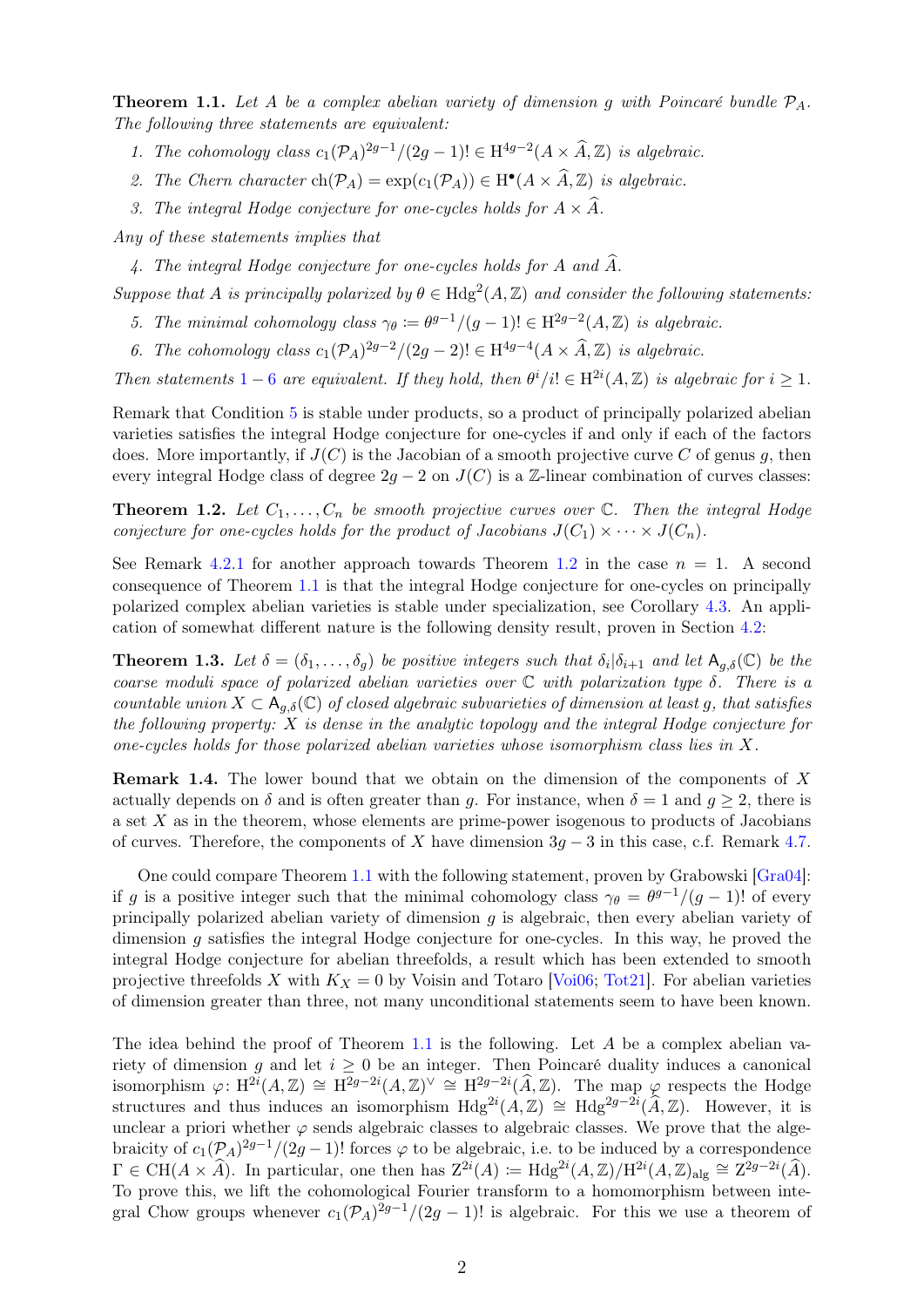Moonen–Polishchuk saying that the ideal of positive dimensional cycles in the Chow ring with Pontryagin product of an abelian variety admits a divided power structure [\[MP10,](#page-20-2) Theorem 1.6].

In Section [5,](#page-16-0) we consider an abelian variety  $A_{/\mathbb{C}}$  of dimension g and ask: if  $n \in \mathbb{Z}_{\geq 1}$  is such that  $n \cdot c_1(\mathcal{P}_A)^{2g-1}/(2g-1)! \in H^{4g-2}(A \times \widehat{A}, \mathbb{Z})_{\text{alg}}$ , can we bound the order of  $\mathbb{Z}^{2g-2}(A)$  in terms of g and n? For a smooth complex projective d-dimensional variety X,  $Z^{2d-2}(X)$  is called the degree  $2d-2$  Voisin group of X [\[Per20\]](#page-20-8), is a stably birational invariant [\[Voi16,](#page-20-9) Lemma 2.20], and related to the unramified cohomology groups by Colliot-Thélène–Voisin and Schreieder [\[CTV12;](#page-19-2) [Sch21\]](#page-20-10). We prove that if  $n \cdot c_1(\mathcal{P}_A)^{2g-1}/(2g-1)!$  is algebraic, then  $gcd(n^2, (2g-2)!) \cdot Z^{2g-2}(A) = (0)$ . In particular,  $(2g-2)! \cdot \mathbb{Z}^{2g-2}(A) = (0)$  for any g-dimensional complex abelian variety A. Moreover, if A is principally polarized by  $\theta \in NS(A)$  and if  $n \cdot \gamma_{\theta} \in H^{2g-2}(A,\mathbb{Z})$  is algebraic, then  $n \cdot c_1(\mathcal{P}_A)^{2g-1}/(2g-1)!$  is algebraic. Since it is well known that for Prym varieties, the Hodge class  $2 \cdot \gamma_{\theta}$  is algebraic, these observations lead to the following result (see also Theorem [5.3\)](#page-16-1).

**Theorem 1.5.** Let A be a g-dimensional Prym variety over  $\mathbb{C}$ . Then  $4 \cdot \mathbb{Z}^{2g-2}(A) = (0)$ .

For the study of the liftability of the Fourier transform, which was initiated by Moonen and Polishchuk in [\[MP10\]](#page-20-2), it is more natural to consider abelian varieties defined over arbitrary fields. For this reason we define and study integral Fourier transforms in this generality, see Section [3.](#page-3-0) We provide, for an abelian variety principally polarized by a symmetric ample line bundle, necessary and sufficient conditions for an integral Fourier transform to exist, see Theorem [3.8.](#page-8-0)

This generality also allows to obtain the analogue of Theorem [1.1](#page-1-4) over the separable closure k of a finitely generated field. Recall that a smooth projective variety X of dimension d over  $k$ satisfies the *integral Tate conjecture for one-cycles over* k if, for every prime number  $\ell$  different from char(k) and for some finitely generated field of definition  $k_0 \subset k$  of X, the cycle class map

<span id="page-2-0"></span>
$$
cl: \operatorname{CH}_1(X)_{\mathbb{Z}_{\ell}} = \operatorname{CH}_1(X) \otimes_{\mathbb{Z}} \mathbb{Z}_{\ell} \to \bigcup_{U} H_{\text{\'et}}^{2d-2}(X, \mathbb{Z}_{\ell}(d-1))^U
$$
 (1)

is surjective, where U ranges over the open subgroups of  $Gal(k/k_0)$ .

<span id="page-2-1"></span>**Theorem 1.6.** Let A be an abelian variety of dimension g over the separable closure  $k$  of a finitely generated field.

• The abelian variety A satisfies the integral Tate conjecture for one-cycles over k if the cohomology class  $c_1(\mathcal{P}_A)^{2g-1}/(2g-1)! \in \mathrm{H}^{4g-2}_{\text{\textup{\'et}}}(A \times \widehat{A}, \mathbb{Z}_{\ell}(2g-1))$  is the class of a one-cycle with  $\mathbb{Z}_{\ell}$ -coefficients for every prime number  $\ell < (2g - 1)!$  unequal to char(k).

• Suppose that A is principally polarized and let  $\theta_{\ell} \in H^2_{\text{\'et}}(A, \mathbb{Z}_{\ell}(1))$  be the class of the polariza-tion. The map [\(1\)](#page-2-0) is surjective if  $\gamma_{\theta_\ell} \coloneqq \theta_\ell^{g-1}$  $\int_{\ell}^{g-1} / (g-1)! \in \mathrm{H}^{2g-2}_{\mathrm{\acute{e}t}}(A, \mathbb{Z}_{\ell}(g-1))$  is in its image. In particular, if  $\ell > (g-1)!$ , then this always holds. Thus A satisfies the integral Tate conjecture for one-cycles if  $\gamma_{\theta_\ell}$  is in the image of [\(1\)](#page-2-0) for every prime number  $\ell < (g-1)!$  unequal to char(k).

Theorem [1.6](#page-2-1) implies in particular that products of Jacobians of smooth projective curves over k satisfy the integral Tate conjecture for one-cycles over k. Moreover, for an abelian variety  $A_K$  over a number field  $K \subset \mathbb{C}$ , the integral Hodge conjecture for one-cycles on  $A_{\mathbb{C}}$  is equivalent to the integral Tate conjecture for one-cycles on  $A_{\bar{K}}$  (Corollary [6.2\)](#page-17-0), which in turn implies the integral Tate conjecture for one-cycles on the geometric special fiber  $A_{\overline{k}(\mathfrak{p})}$  of the Néron model of  $A_K$  over  $\mathcal{O}_K$  for any prime  $\mathfrak{p} \subset \mathcal{O}_K$  at which  $A_K$  has good reduction (Corollary [6.3\)](#page-18-0).

Finally, Theorem [1.3](#page-1-5) has an analogue in positive characteristic. The definition for a smooth projective variety over the algebraic closure k of a finitely generated field to satisfy the integral Tate conjecture for one-cycles over k is analogous to the definition above (see e.g.  $[CP15]$ ).

<span id="page-2-2"></span>**Theorem 1.7.** Let k be the algebraic closure of a finitely generated field of characteristic  $p > 0$ . Let  $A_q$  be the coarse moduli space over k of principally polarized abelian varieties of dimension g over k. The subset of  $A_q(k)$  of isomorphism classes of principally polarized abelian varieties over k that satisfy the integral Tate conjecture for one-cycles over k is Zariski dense in  $A_q$ .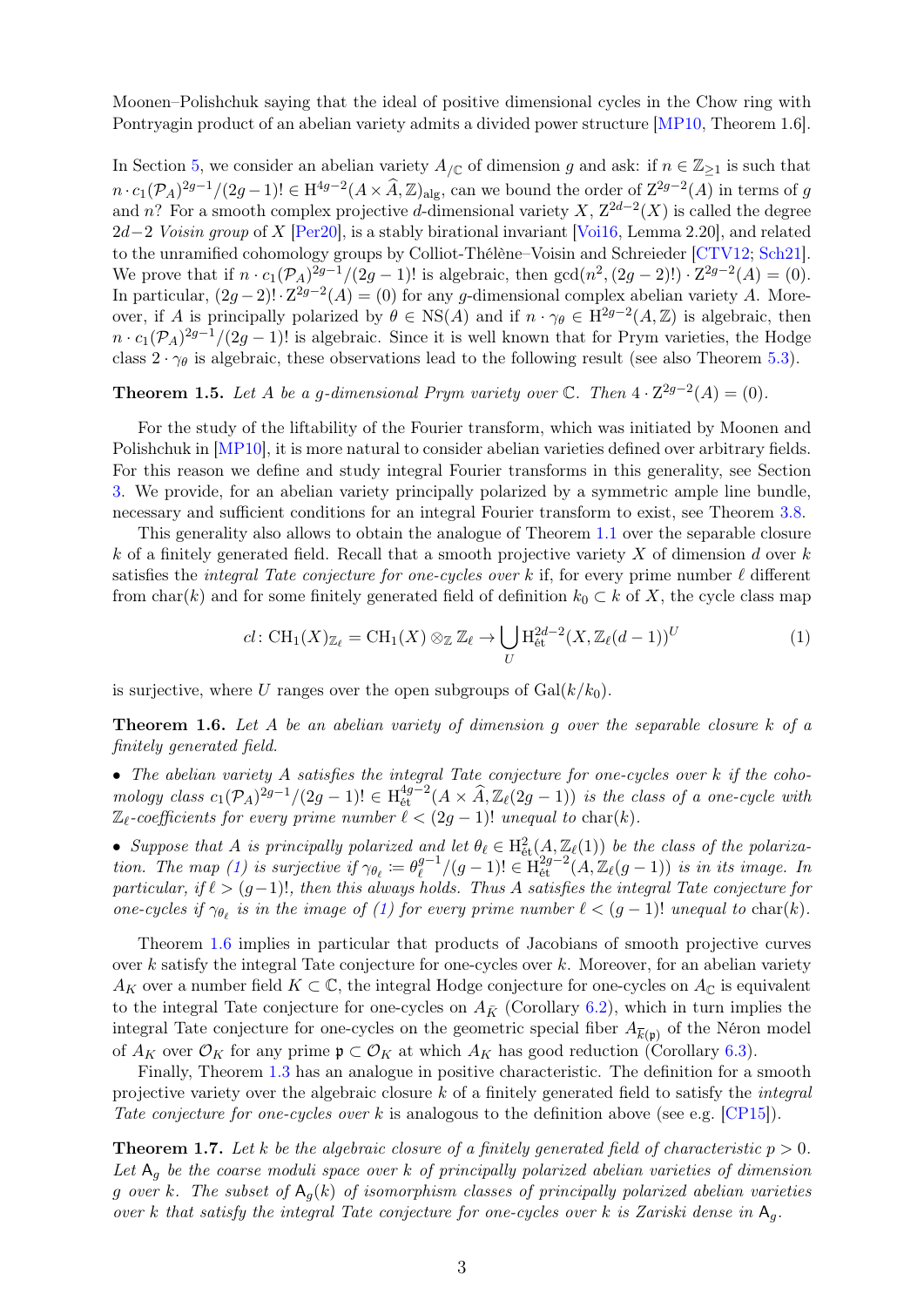Acknowledgements. We are grateful for the encouragement and support of our respective PhD advisors Daniel Huybrechts and Olivier Benoist. We would like to thank them, as well as Fabrizio Catanese and Frans Oort, for stimulating conversations. We thank Giuseppe Ancona, Olivier Benoist, Daniel Huybrechts and Burt Totaro for useful comments on an earlier draft of this paper. The content of this article has been presented for the Research Seminar Algebraic Geometry in Hanover, the *Algebraic Geometry Seminar* in Berlin, and the seminars *Autour des* cycles algébriques and Séminaire de géométrie algébrique in Paris during the months January and February 2022. We would like to thank the participants for ample feedback.

We stress that work of Moonen and Polishchuk [\[MP10\]](#page-20-2) has been essential for our results.

The first author is funded by the IMPRS program of the Max–Planck Society, the second by the European Union's Horizon 2020 research and innovation programme under the Marie Skłodowska-Curie grant agreement  $N^{\circ}$  754362  $\bullet$ . The authors thank the Hausdorff Center for Mathematics as well as the École normale supérieure for their hospitality and pleasant working conditions during the respective stays of the authors which made this project possible.

#### <span id="page-3-1"></span>2 Notation

• We let k be a field with separable closure  $k_s$  and  $\ell$  a prime number different from the characteristic of k. For a smooth projective variety X over k, we let  $CH(X)$  be the Chow group of X and define  $\text{CH}(X)_{\mathbb{Q}} = \text{CH}(X) \otimes \mathbb{Q}$ ,  $\text{CH}(X)_{\mathbb{Q}_{\ell}} = \text{CH}(X) \otimes \mathbb{Q}_{\ell}$  and  $\text{CH}(X)_{\mathbb{Z}_{\ell}} = \text{CH}(X) \otimes \mathbb{Z}_{\ell}$ . We let  $H^i_{\text{\'et}}(X_{k_s}, \mathbb{Z}_\ell(a))$  be the *i*-th degree étale cohomology group with coeffients in  $\mathbb{Z}_\ell(a)$ ,  $a \in \mathbb{Z}$ .

• Often, A will denote an abelian variety of dimension g over k, with dual abelian variety  $\tilde{A}$  and (normalized) Poincaré bundle on  $\mathcal{P}_A$ . The abelian group  $CH(A)$  will in that case be equipped with two ring structures: the usual intersection product  $\cdot$  as well as the Pontryagin product  $\star$ . Recall that the latter is defined as follows:

$$
\star\colon \text{CH}(A)\times \text{CH}(A)\to \text{CH}(A),\quad x\star y = m_*(\pi_1^*(x)\cdot \pi_2^*(y)).
$$

Here, as well as in the rest of the paper,  $\pi_i$  denotes the projection onto the *i*-th factor,  $\Delta: A \rightarrow$  $A \times A$  the diagonal morphism, and  $m: A \times A \rightarrow A$  the group law morphism of A.

• For any abelian group M and any element  $x \in M$ , we will denote by  $x_{\mathbb{Q}} \in M \otimes_{\mathbb{Z}} \mathbb{Q}$  the image of x in  $M \otimes_{\mathbb{Z}} \mathbb{Q}$  under the canonical homomorphism  $M \to M \otimes_{\mathbb{Z}} \mathbb{Q}$ .

#### <span id="page-3-0"></span>3 Integral Fourier transforms and one-cycles on abelian varieties

Our goal in this section is to provide necessary and sufficient conditions for the Fourier transform on rational Chow groups or cohomology to lift to a motivic homomorphism between integral Chow groups. We will relate such lifts to the integral Hodge conjecture when  $k = \mathbb{C}$ . In subsequent Section [4](#page-10-0) we will use the theory developed in this section to prove Theorem [1.1.](#page-1-4)

## 3.1 Integral Fourier transforms and integral Hodge classes

For abelian varieties A over  $k = k_s$ , it is unknown whether the Fourier transform  $\mathcal{F}_A$ : CH(A)<sub>0</sub>  $\rightarrow$  $CH(A)$ <sub>Q</sub> preserves the subgroups of integral cycles modulo torsion. A sufficient condition for this to hold is that  $\mathcal{F}_A$  lifts to a homomorphism  $\text{CH}(A) \to \text{CH}(\widehat{A})$ . In this section we outline a second consequence of such a lift  $CH(A) \to CH(\hat{A})$  when A is defined over the complex numbers: the existence of an integral lift of  $\mathcal{F}_A$  implies the integral Hodge conjecture for one-cycles on  $\hat{A}$ .

Let A be an abelian variety over k. The Fourier transform on the level of Chow groups is the group homomorphism

$$
\mathcal{F}_A\colon \text{CH}(A)_{\mathbb{Q}} \to \text{CH}(\widehat{A})_{\mathbb{Q}}
$$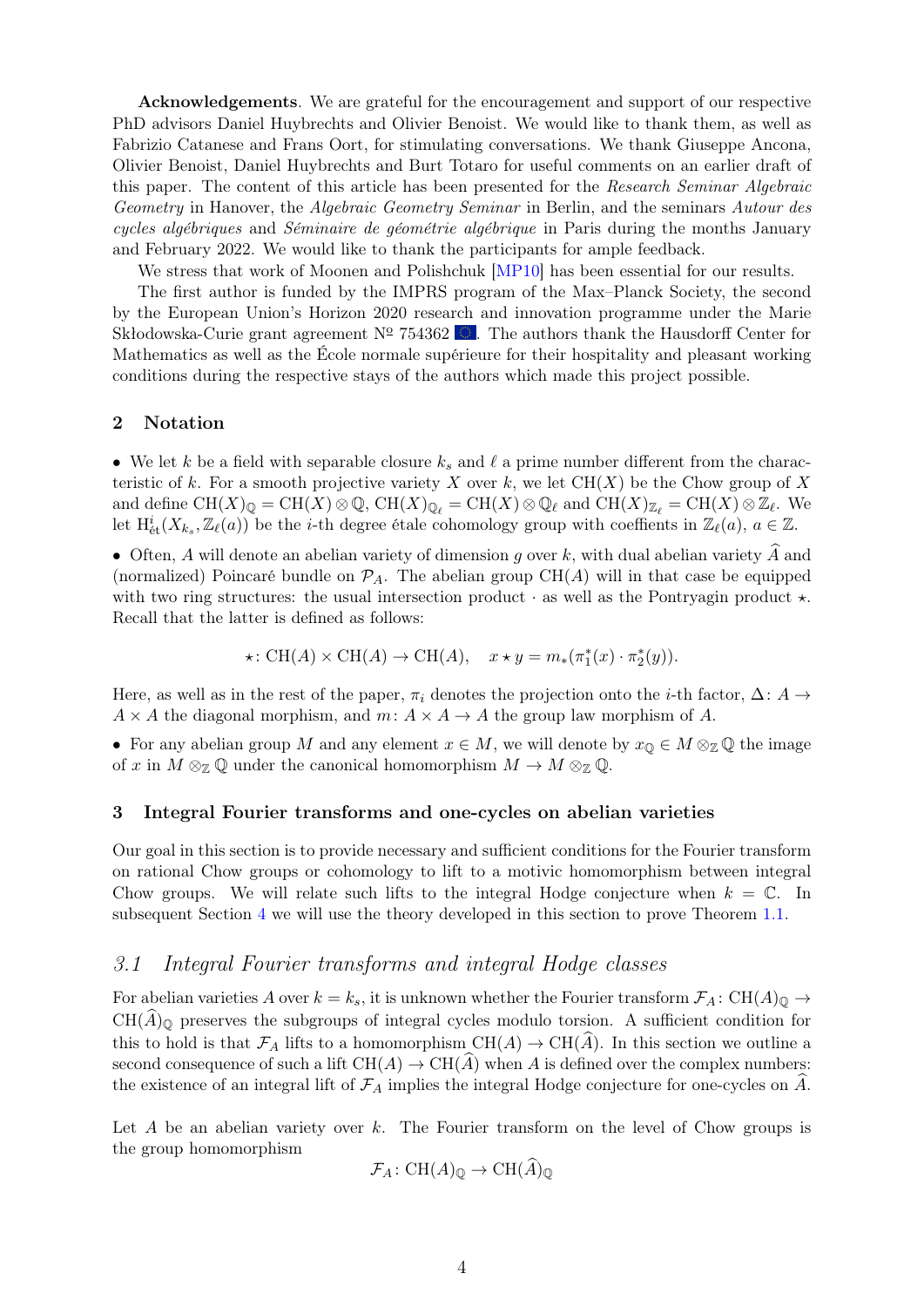induced by the correspondence  $ch(\mathcal{P}_A) \in CH(A \times \widehat{A})_0$ , where  $ch(\mathcal{P}_A)$  is the Chern character of  $P_A$ . Similarly, one defines the Fourier transform on the level of étale cohomology:

$$
\mathscr{F}_A\colon \mathrm{H}^\bullet_{\text{\'et}}(A_{k_s},\mathbb{Q}_{\ell}(\bullet))\to \mathrm{H}^\bullet_{\text{\'et}}(\widehat{A}_{k_s},\mathbb{Q}_{\ell}(\bullet)).
$$

In fact,  $\mathscr{F}_A$  preserves the integral cohomology classes and induces, for each integer j with  $0 \leq j \leq 2g$ , an isomorphism [\[Bea83,](#page-19-0) Proposition 1], [\[Tot21,](#page-20-3) page 18]:

$$
\mathscr{F}_A\colon \mathrm{H}_{\mathrm{\acute{e}t}}^j(A_{k_s},\mathbb{Z}_\ell(a)) \to \mathrm{H}_{\mathrm{\acute{e}t}}^{2g-j}(\widehat{A}_{k_s},\mathbb{Z}_\ell(a+g-j)).
$$

Similarly, if  $k = \mathbb{C}$ , then  $\text{ch}(\mathcal{P}_A)$  induces, for each integer i with  $0 \leq i \leq 2g$ , an isomorphism of Hodge structures

<span id="page-4-1"></span>
$$
\mathcal{F}_A \colon \mathrm{H}^i(A, \mathbb{Z}) \to \mathrm{H}^{2g-i}(\widehat{A}, \mathbb{Z})(g-i). \tag{2}
$$

In [\[MP10\]](#page-20-2), Moonen and Polishchuk consider an isomorphism  $\phi: A \xrightarrow{\sim} \widehat{A}$ , a positive integer d, and define the notion of motivic integral Fourier transform of  $(A, \phi)$  up to factor d. The definition goes as follows. Let  $\mathcal{M}(k)$  be the category of effective Chow motives over k with respect to ungraded correspondences, and let  $h(A)$  be the motive of A. Then a morphism  $\mathcal{F}: h(A) \to h(A)$  in  $\mathcal{M}(k)$  is a motivic integral Fourier transform of  $(A, \phi)$  up to factor d if the following three conditions are satisfied: (i) the induced morphism  $h(A)_{\mathbb{Q}} \to h(A)_{\mathbb{Q}}$  is the composition of the usual Fourier transform with the isomorphism  $\phi^*$ :  $h(\hat{A})_{\mathbb{Q}} \xrightarrow{\sim} h(A)_{\mathbb{Q}}$ , (ii) one has  $d \cdot \mathcal{F} \circ \mathcal{F} = d \cdot (-1)^g \cdot [-1]_*$  as morphisms from  $h(A)$  to  $h(A)$ , and (iii)  $d \cdot \mathcal{F} \circ m_* =$  $d \cdot \Delta^* \circ \mathcal{F} \otimes \mathcal{F} : h(A) \otimes h(A) \to h(A).$ 

For our purposes, we will consider similar homomorphisms  $CH(A) \rightarrow CH(\hat{A})$ . However, to make their existence easier to verify (c.f. Theorem [3.8\)](#page-8-0) we relax some of the above conditions:

**Definition 3.1.** Let  $A_{/k}$  be an abelian variety and let  $\mathcal{F}: CH(A) \to CH(A)$  be a group homomorphism. We call  $\mathcal F$  a weak integral Fourier transform if the following diagram commutes:

$$
\begin{array}{ccc}\n\text{CH}(A) & \xrightarrow{\mathcal{F}} & \text{CH}(\widehat{A}) \\
\downarrow & & \downarrow \\
\text{CH}(A)_{\mathbb{Q}} & \xrightarrow{\mathcal{F}_A} & \text{CH}(\widehat{A})_{\mathbb{Q}}.\n\end{array} \tag{3}
$$

We call a weak integral Fourier transform  $\mathcal F$  motivic if it is induced by a cycle  $\Gamma \in \mathrm{CH}(A \times \widehat{A})$ that satisfies  $\Gamma_{\mathbb{Q}} = ch(\mathcal{P}_A) \in CH(A \times \widehat{A})_{\mathbb{Q}}$ . A group homomorphism  $\mathcal{F} : CH(A) \to CH(\widehat{A})$  is an integral Fourier transform up to homology if the following diagram commutes:

<span id="page-4-0"></span>
$$
\text{CH}(A) \xrightarrow{\mathcal{F}} \text{CH}(\widehat{A}) \qquad (4)
$$
\n
$$
\downarrow \qquad \qquad \downarrow
$$
\n
$$
\oplus_{r\geq 0} H_{\text{\'et}}^{2r}(A_{k_s}, \mathbb{Z}_{\ell}(r)) \xrightarrow{\mathscr{F}_A} \oplus_{r\geq 0} H_{\text{\'et}}^{2r}(\widehat{A}_{k_s}, \mathbb{Z}_{\ell}(r)).
$$

Similarly, a  $\mathbb{Z}_{\ell}$ -module homomorphism  $\mathcal{F}_{\ell} \colon CH(A)_{\mathbb{Z}_{\ell}} \to CH(\widehat{A})_{\mathbb{Z}_{\ell}}$  is called an  $\ell$ -adic integral Fourier transform up to homology if  $\mathcal{F}_{\ell}$  is compatible with  $\mathscr{F}_A$  and the  $\ell$ -adic cycle class maps. Finally, an integral Fourier transform up to homology  $\mathcal F$  (resp. an  $\ell$ -adic integral Fourier transform up to homology  $\mathcal{F}_{\ell}$ ) is called *motivic* if it is induced by a cycle  $\Gamma \in \mathrm{CH}(A \times \widehat{A})$  (resp.  $\Gamma_{\ell} \in \mathrm{CH}(A \times \widehat{A})_{\mathbb{Z}_{\ell}}$  such that  $cl(\Gamma)$  (resp.  $cl(\Gamma_{\ell})$ ) equals  $ch(\mathcal{P}_A) \in \bigoplus_{r \geq 0} H^{2r}_{\text{\'{e}t}}((A \times \widehat{A})_{k_s}, \mathbb{Z}_{\ell}(r)).$ 

**Remark 3.2.** If  $\mathcal{F}: \text{CH}(A) \to \text{CH}(\widehat{A})$  is a weak integral Fourier transform, then  $\mathcal{F}$  is an integral Fourier transform up to homology, the  $\mathbb{Z}_{\ell}$ -module  $\oplus_{r\geq 0} H^{2r}_{\text{\'{e}t}}(\widehat{A}_{k_s}, \mathbb{Z}_{\ell}(r))$  being torsion-free. If  $k = \mathbb{C}$ , then  $\mathcal{F} : \text{CH}(A) \to \text{CH}(\widehat{A})$  is an integral Fourier transform up to homology if and only if F is compatible with the Fourier transform  $\mathscr{F}_A: H^{\bullet}(A, \mathbb{Z}) \to H^{\bullet}(\widehat{A}, \mathbb{Z})$  on Betti cohomology.

The relation between integral Fourier transforms and integral Hodge classes is as follows: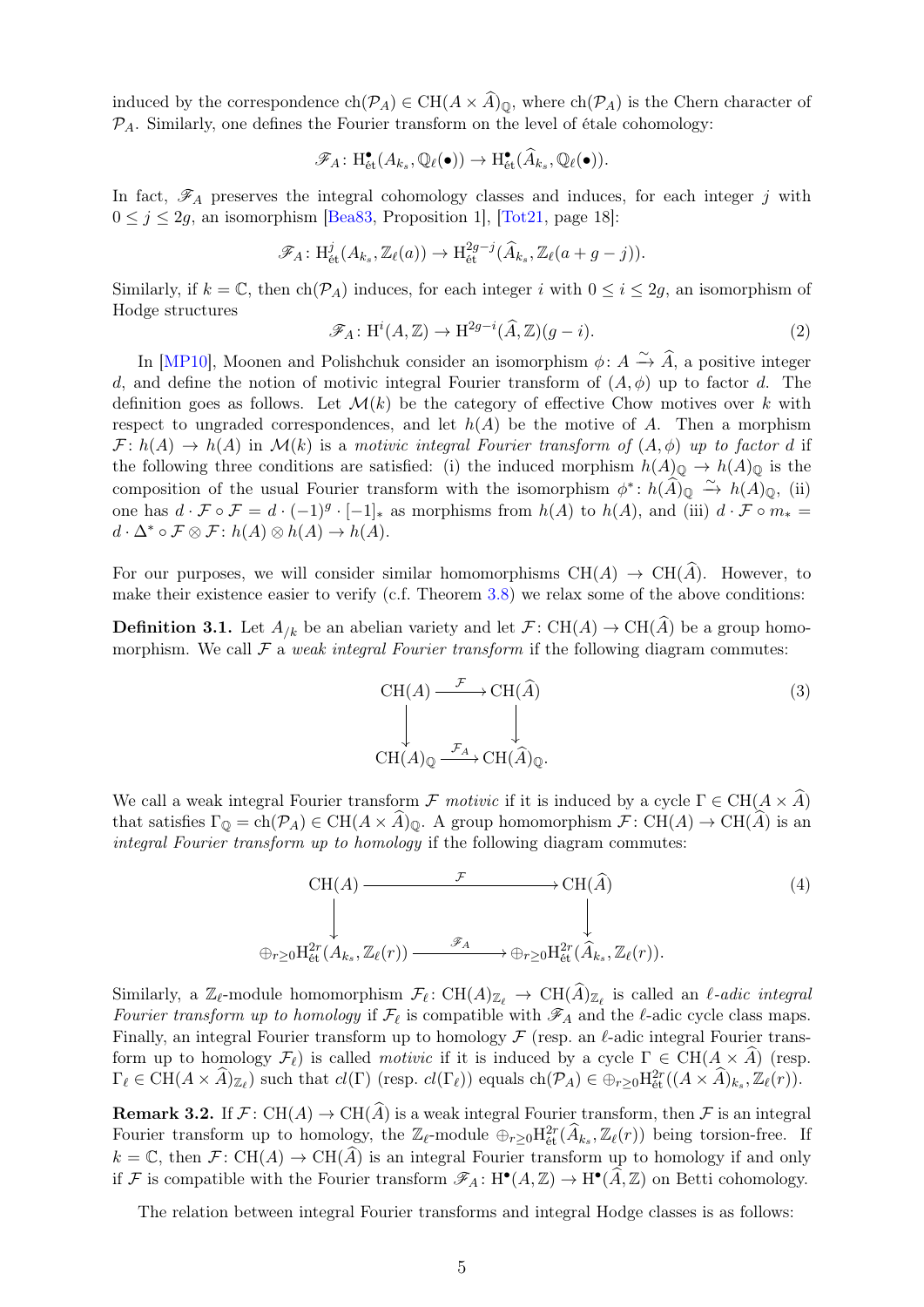<span id="page-5-4"></span>**Lemma 3.3.** Let A be a complex abelian variety and  $\mathcal{F}$ : CH(A)  $\rightarrow$  CH(A) an integral Fourier transform up to homology. For each  $i \in \mathbb{Z}_{\geq 0}$ , the integral Hodge conjecture for degree 2i classes on A implies the integral Hodge conjecture for degree  $2q - 2i$  classes on  $\widehat{A}$ . If F is motivic, then  $\mathscr{F}_A$  induces a group isomorphism  $Z^{2i}(A) \to Z^{2g-2i}(\widehat{A})$  and, therefore, the integral Hodge conjectures for degree 2i classes on A and degree  $2g - 2i$  classes on  $\widehat{A}$  are equivalent for all i.

Proof. We can extend Diagram [\(4\)](#page-4-0) to the following commutative diagram:

$$
\begin{array}{ccc}\n\text{CH}^{i}(A) \longrightarrow \text{CH}(A) & \xrightarrow{\mathcal{F}} \text{CH}(\widehat{A}) & \longrightarrow \text{CH}_{i}(\widehat{A}) \\
\downarrow_{cl^{i}} & \downarrow & \downarrow & \downarrow_{cl_{i}} \\
\text{H}^{2i}(A, \mathbb{Z}) & \longrightarrow \text{H}^{\bullet}(A, \mathbb{Z}) & \xrightarrow{\mathscr{F}_{A}} \text{H}^{\bullet}(\widehat{A}, \mathbb{Z}) & \longrightarrow \text{H}^{2g-2i}(\widehat{A}, \mathbb{Z}).\n\end{array}
$$

The composition  $H^{2i}(A, \mathbb{Z}) \to H^{2g-2i}(\widehat{A}, \mathbb{Z})$  appearing on the bottom line agrees up to a suitable Tate twist with the map  $\mathscr{F}_A$  of Equation [\(2\)](#page-4-1). Therefore, we obtain a commutative diagram:

<span id="page-5-0"></span>
$$
\text{CH}^{i}(A) \longrightarrow \text{CH}_{i}(\widehat{A})
$$
\n
$$
\downarrow_{cl^{i}} \qquad \qquad \downarrow_{cl_{i}}
$$
\n
$$
\text{Hdg}^{2i}(A, \mathbb{Z}) \longrightarrow \text{Hdg}^{2g-2i}(\widehat{A}, \mathbb{Z}).
$$
\n
$$
(5)
$$

Thus the surjectivity of  $cl^i$  implies the surjectivity of  $cl_i$ . Moreover, if F is motivic, then replacing A by  $\hat{A}$  and  $\hat{A}$  by  $\hat{A}$  in the argument above shows that the images of  $cl^i$  and  $cl_i$  are identified under the isomorphism  $\mathscr{F}_A$ : Hdg<sup>2*i*</sup>(A, Z)  $\rightarrow$  Hdg<sup>2*g*-2*i*</sup>( $\widehat{A}$ , Z) in Diagram [\(5\)](#page-5-0).

# <span id="page-5-1"></span>3.2 Properties of the Fourier transform on rational Chow groups

The above suggests that to prove Theorem [1.1,](#page-1-4) one would need to show that for a complex abelian variety of dimension g whose minimal Poincaré class  $c_1(\mathcal{P}_A)^{2g-1}/(2g-1)! \in \mathrm{H}^{4g-2}(A \times \widehat{A}, \mathbb{Z})$  is algebraic, all classes of the form  $c_1(\mathcal{P}_A)^i/i! \in H^{2i}(A \times \widehat{A}, \mathbb{Z})$  are algebraic. With this goal in mind we shall study Fourier transforms on rational Chow groups in Section [3.2,](#page-5-1) and investigate how these relate to  $ch(\mathcal{P}_A) \in CH(A \times \widehat{A})_{\mathbb{Q}}$ . In turns out that the cycles  $c_1(\mathcal{P}_A)^i/i! \in CH(A \times \widehat{A})_{\mathbb{Q}}$  satisfy several relations that are very similar to those proved by Beauville for the cycles  $\theta^i/i! \in \text{CH}(A)_{\mathbb{Q}}$ in case A is principally polarized, see [\[Bea83\]](#page-19-0). Since we will need these results in any character-istic in order to prove Theorem [1.6,](#page-2-1) we will work over our general field  $k$ , see Section [2.](#page-3-1)

Let A be an abelian variety over k. Define cycles  $\ell = c_1(\mathcal{P}_A) \in \text{CH}^1(A \times \widehat{A})_{\mathbb{Q}}$  and  $\mathscr{R}_A =$  $c_1(\mathcal{P}_A)^{2g-1}/(2g-1)! \in \text{CH}_1(A \times \widehat{A})_{\mathbb{Q}}$ . Dually, define  $\widehat{\ell} = c_1(\mathcal{P}_{\widehat{A}}) \in \text{CH}^1(\widehat{A} \times A)_{\mathbb{Q}}$  and  $\mathscr{R}_{\widehat{A}} = c_1(\mathcal{P}_{\widehat{A}})^{2g-1}/(2g-1)! \in \mathrm{CH}_1(\widehat{A} \times A)_{\mathbb{Q}}$ . For  $a \in \mathrm{CH}(A)_{\mathbb{Q}}$ , define  $\mathrm{E}(a) \in \mathrm{CH}(A)_{\mathbb{Q}}$  as the  $\star$ -exponential of a:  $\star n$ 

$$
E(a) := \sum_{n\geq 0} \frac{a^{*n}}{n!} \in CH(A)_{\mathbb{Q}}.
$$

The key to Theorem [1.1](#page-1-4) will be the following:

<span id="page-5-3"></span>**Lemma 3.4.** We have  $\text{ch}(\mathcal{P}_A) = e^{\ell} = (-1)^g \cdot \text{E}((-1)^g \cdot \mathcal{R}_A) \in \text{CH}(A \times \widehat{A})_{\mathbb{Q}}$ .

Proof. The most important ingredient in the proof is the following:

<span id="page-5-2"></span>*Claim* (\*): With respect to the Fourier transform  $\mathcal{F}_{A\times \widehat{A}}$ : CH( $A\times \widehat{A}$ )<sub>Q</sub>  $\rightarrow$  CH( $\widehat{A}\times A$ )<sub>Q</sub>, one has  $\mathcal{F}_{A\times\widehat{A}}(e^{\ell}) = (-1)^g \cdot e^{-\ell} \in \mathrm{CH}(\widehat{A}\times A)_{\mathbb{Q}}.$ 

To prove Claim (\*), we lift the desired equality in the rational Chow group of  $\widehat{A} \times A$  to an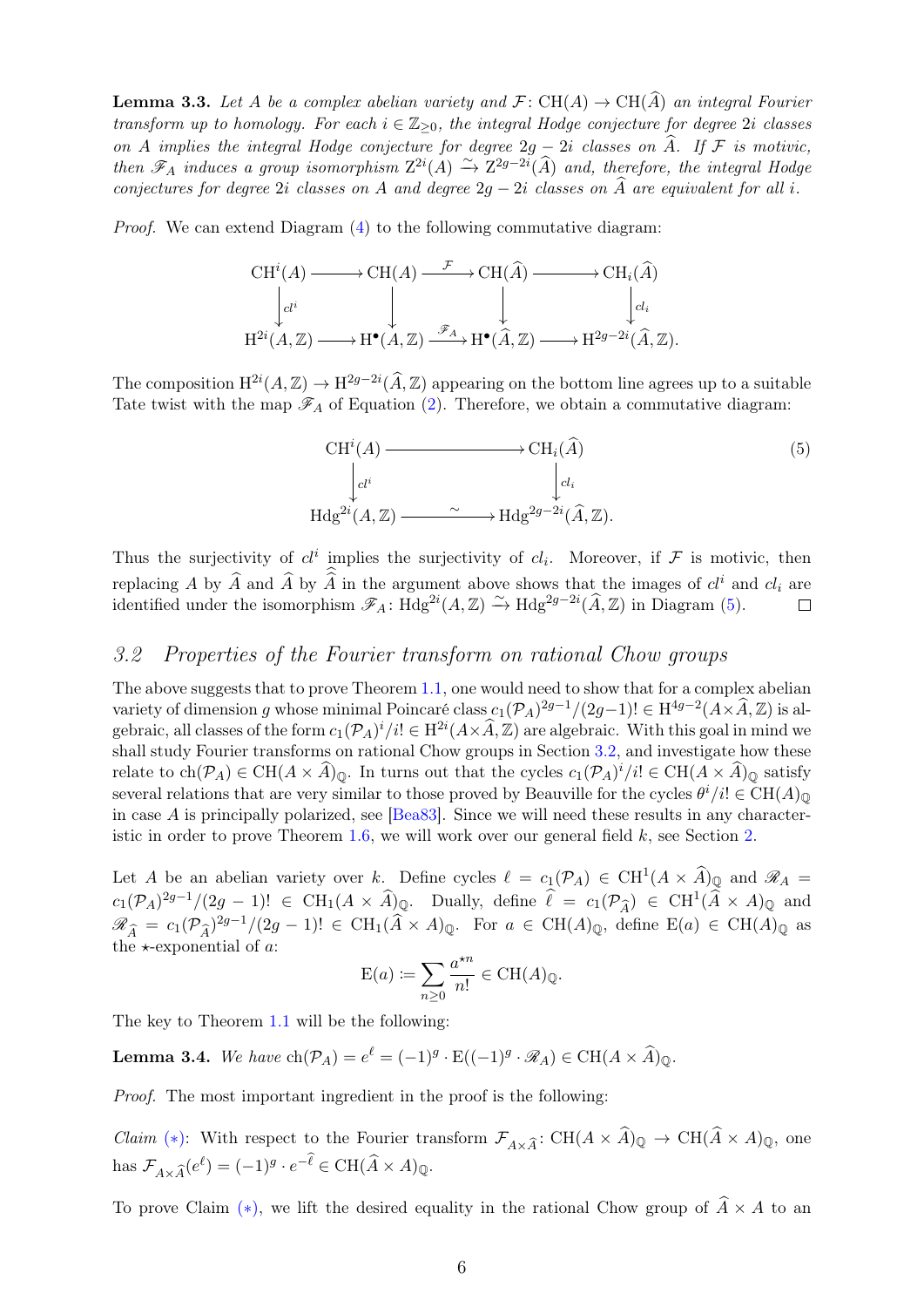isomorphism in the derived category  $D^b(\widehat{A} \times A)$  of  $\widehat{A} \times A$ . For  $X = A \times \widehat{A}$  the Poincaré line bundle  $\mathcal{P}_X$  on  $X \times \widehat{X} \cong A \times \widehat{A} \times \widehat{A} \times A$  is isomorphic to  $\pi_{13}^* \mathcal{P}_A \otimes \pi_{24}^* \mathcal{P}_{\widehat{A}}$ . Consider

<span id="page-6-0"></span>
$$
\Phi_{\mathcal{P}_X}(\mathcal{P}_A) \cong \pi_{34,*} \left( \pi_{13}^* \mathcal{P}_A \otimes \pi_{24}^* \mathcal{P}_{\widehat{A}} \otimes \pi_{12}^* \mathcal{P}_A \right) \in D^b(\widehat{A} \times A)
$$
(6)

whose Chern character is exactly  $\mathcal{F}_X(e^{\ell})$ . Applying the pushforward along the permutation map

$$
(123): A \times \widehat{A} \times \widehat{A} \times A \cong \widehat{A} \times A \times \widehat{A} \times A
$$

the object [\(6\)](#page-6-0) becomes  $\pi_{14,*}$  ( $\pi_{12}^* \mathcal{P}_{\widehat{A}} \otimes \pi_{23}^* \mathcal{P}_A \otimes \pi_{34}^* \mathcal{P}_{\widehat{A}}$ ) which is isomorphic to the Fourier–<br>Multaj kamel of the composition Mukai kernel of the composition

$$
\Phi_{\mathcal{P}_{\widehat{A}}}\circ\Phi_{\mathcal{P}_A}\circ\Phi_{\mathcal{P}_{\widehat{A}}}.
$$

Since  $\Phi_{\mathcal{P}_A} \circ \Phi_{\mathcal{P}_{\hat{A}}}$  is isomorphic to  $[-1_{\hat{A}}]^* \circ [-g]$  by [\[Muk81,](#page-20-0) Theorem 2.2], we have

$$
\Phi_{\mathcal{P}_{\widehat{A}}}\circ\Phi_{\mathcal{P}_A}\circ\Phi_{\mathcal{P}_{\widehat{A}}}\cong\Phi_{\mathcal{P}_{\widehat{A}}}\circ[-1_{\widehat{A}}]^{*}\circ[-g].
$$

This is the Fourier–Mukai transform with kernel the object  $\mathcal{E} = \mathcal{P}_{\hat{A}}^{\vee}[-g] \in D^{b}(\hat{A} \times A)$ . By uniqueness of the Fourier–Mukai kernel of an equivalence  $[Or197, Theorem 2.2]$  and the fact that the Chern character of  $\mathcal E$  equals  $(-1)^g \cdot e^{-\ell} \in \mathrm{CH}(\widehat{A} \times A)_{\mathbb Q}$ , this finishes the proof of Claim  $(*)$ .

Next, we claim that  $(-1)^g \cdot \mathcal{F}_{\widehat{A} \times A}(-\widehat{\ell}) = \mathscr{R}_A$ . To see this, recall that for each integer is with  $0 \leq i \leq g$ , there is a canonical *Beauville decomposition* CH<sup>i</sup> $(A)_{\mathbb{Q}} = \bigoplus_{j=i-g}^{i} \text{CH}^{i,j}(A)_{\mathbb{Q}}$ [\[Bea86\]](#page-19-4). Since the Poincaré bundle  $\mathcal{P}_A$  is symmetric, we have  $\ell \in \text{CH}^{1,0}(A \times \widehat{A})_{\mathbb{Q}}$  and hence  $\ell^i \in \mathrm{CH}^{i,0}(A \times \widehat{A})_{\mathbb{Q}}$ . In particular, we have  $\mathscr{R}_A \in \mathrm{CH}^{2g-1,0}(A \times \widehat{A})_{\mathbb{Q}}$ . The fact that  $\mathcal{P}_A$ is symmetric also implies - via Claim (\*) - that we have  $\mathcal{F}_{\widehat{A}\times A}((-1)^g \cdot e^{-\ell}) = e^{\ell}$ . Indeed,  $\mathcal{F}_{\hat{A}\times A} \circ \mathcal{F}_{A\times \hat{A}} = [-1]^* \cdot (-1)^{2g} = [-1]^*$ , see [\[DM91,](#page-19-5) Corollary 2.22]. Since  $\mathcal{F}_{\hat{A}\times A}$  identifies  $CH^{i,0}(\hat{A} \times A)_{\mathbb{Q}}$  with  $CH^{g-i,0}(A \times \hat{A})$  (see [\[DM91,](#page-19-5) Lemma 2.18]), we must indeed have

<span id="page-6-2"></span>
$$
(-1)^g \cdot \mathcal{F}_{\widehat{A} \times A}(-\widehat{\ell}) = \mathcal{F}_{\widehat{A} \times A}((-1)^{g+1} \cdot \widehat{\ell}) = \frac{\ell^{2g-1}}{(2g-1)!} = \mathcal{R}_A.
$$
 (7)

For a g-dimensional abelian variety X and any  $x, y \in \text{CH}(X)_{\mathbb{Q}}$ , one has  $\mathcal{F}_X(x \cdot y) = (-1)^g \cdot$  $\mathcal{F}_X(x) \star \mathcal{F}_X(y) \in \mathrm{CH}(\widehat{X})_0$ , see [\[Bea83,](#page-19-0) Proposition 3]. This implies (see also [\[MP10,](#page-20-2) §3.7]) that if a is a cycle on X such that  $\mathcal{F}_X(a) \in \text{CH}_{>0}(\widehat{X})_{\mathbb{Q}}$ , then  $\mathcal{F}_X(e^a) = (-1)^g \cdot \text{E}((-1)^g \cdot \mathcal{F}_X(a))$ . This allows us to conclude that

$$
e^{\ell} = \mathcal{F}_{\widehat{A} \times A}((-1)^g \cdot e^{-\widehat{\ell}}) = (-1)^g \cdot \mathcal{F}_{\widehat{A} \times A}(e^{-\widehat{\ell}}) = (-1)^g \cdot E(\mathcal{F}_{\widehat{A} \times A}(-\widehat{\ell})) = (-1)^g \cdot E((-1)^g \cdot \mathcal{R}_A),
$$
  
which finishes the proof.

which finishes the proof.

Next, assume that A is equipped with a *principal* polarization  $\lambda: A \xrightarrow{\sim} \widehat{A}$ , define  $\ell = c_1(\mathcal{P}_A)$ , and let

<span id="page-6-1"></span>
$$
\Theta = \frac{1}{2} \cdot (\mathrm{id}, \lambda)^* \ell \in \mathrm{CH}^1(A)_{\mathbb{Q}} \tag{8}
$$

be the symmetric ample class corresponding to the polarization. Here  $(id, \lambda)$  is the morphism  $(id, \lambda): A \to A \times \widehat{A}$ . One can understand the relation between

$$
\Gamma_{\Theta} \coloneqq \Theta^{g-1}/(g-1)! \in \operatorname{CH}_1(A)_{\mathbb{Q}}
$$

and  $\mathscr{R}_A = \ell^{2g-1}/(2g-1)! \in \mathrm{CH}_1(A \times \widehat{A})_{\mathbb{Q}}$  in the following way. Define  $j_1: A \to A \times \widehat{A}$  and  $j_2\colon \widehat{A}\to A\times \widehat{A}$  by  $x\mapsto (x,0)$  and  $y\mapsto (0,y)$  respectively. Let  $\widehat{\Theta}\in \mathrm{CH}^1(\widehat{A})_\mathbb{Q}$  be the dual of  $\Theta$ , and define a one-cycle  $\tau$  on  $A \times \widehat{A}$  as follows:

$$
\tau := j_{1,*}(\Gamma_{\Theta}) + j_{2,*}(\Gamma_{\widehat{\Theta}}) - (\mathrm{id}, \lambda)_*(\Gamma_{\Theta}) \in \mathrm{CH}_1(A \times A)_{\mathbb{Q}}.
$$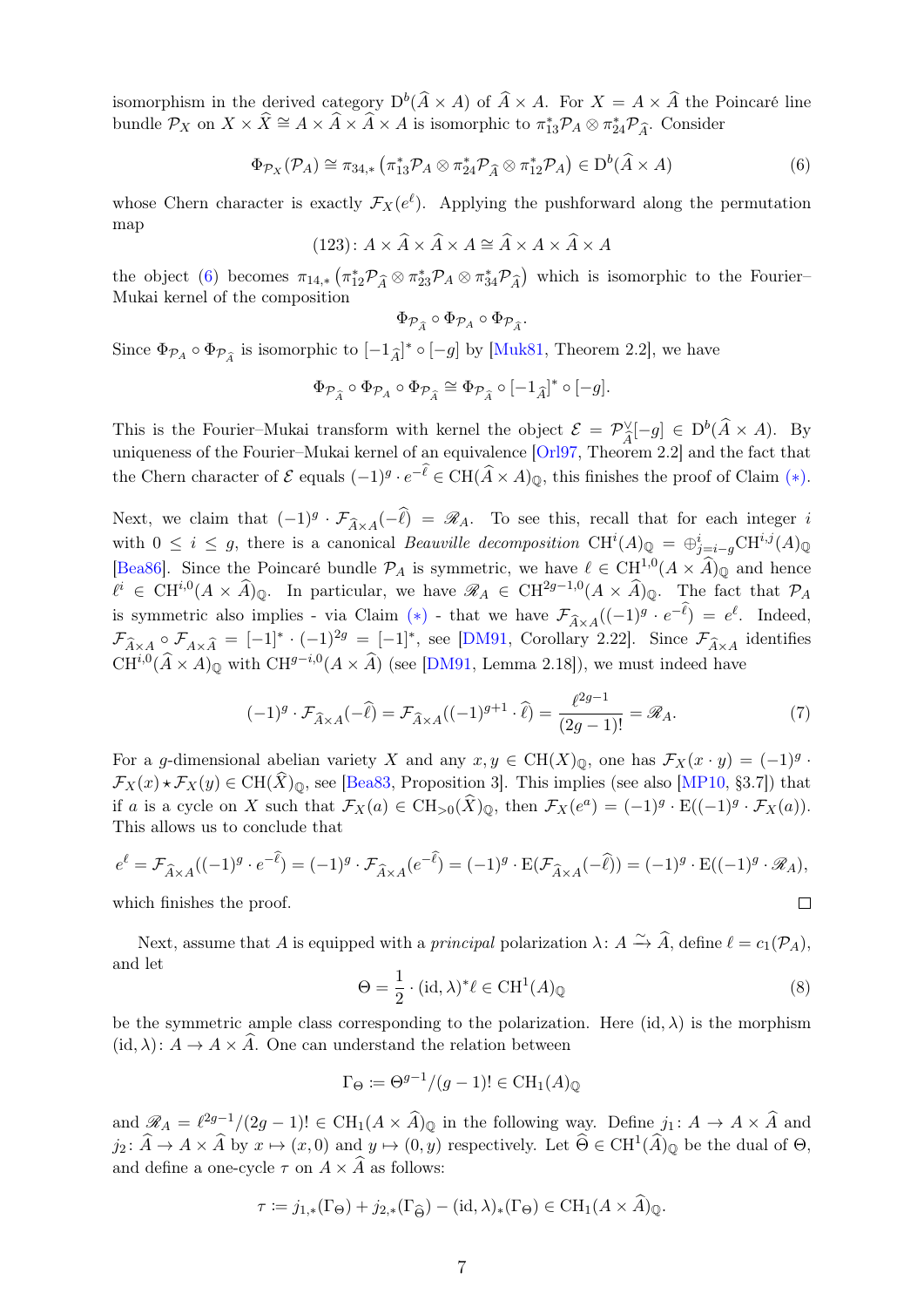<span id="page-7-3"></span>**Lemma 3.5.** One has  $\tau = (-1)^{g+1} \cdot \mathcal{R}_A \in CH_1(A \times \widehat{A})_{\mathbb{Q}}$ .

*Proof.* Identify A and  $\hat{A}$  via  $\lambda$ . This gives  $\ell = m^*(\Theta) - \pi_1^*(\Theta) - \pi_2^*(\Theta)$ , and the Fourier transform becomes an endomorphism  $\mathcal{F}_A: CH(A)_{\mathbb{Q}} \to CH(A)_{\mathbb{Q}}$ . We claim that  $\tau = (-1)^g$ .  $(\Delta_*\mathcal{F}_A(\Theta) - j_{1,*}\mathcal{F}_A(\Theta) - j_{2,*}\mathcal{F}_A(\Theta)).$  For this, it suffices to show that  $\mathcal{F}_A(\Theta) = (-1)^{g-1}$ .  $\Theta^{g-1}/(g-1)! \in \mathrm{CH}_1(A)_{\mathbb{Q}}$ . Now  $\mathcal{F}_A(e^{\Theta}) = e^{-\Theta}$  by Lemma [3.6](#page-7-0) below. Moreover, since  $\Theta$ is symmetric, we have  $\Theta \in \mathrm{CH}^{1,0}(A)_{\mathbb{Q}}$ , hence  $\Theta^{i}/i! \in \mathrm{CH}^{i,0}(A)_{\mathbb{Q}}$  for each  $i \geq 0$ . Therefore,  $\mathcal{F}_A(\Theta^i/i!) \in \mathrm{CH}^{g-i,0}(A)_{\mathbb{Q}}$  by [\[DM91,](#page-19-5) Lemma 2.18]. This implies that in fact,  $\mathcal{F}_A(\Theta^i/i!) =$  $(-1)^{g-i} \cdot \Theta^{g-i}/(g-i)! \in \mathrm{CH}^{g-i,0}(A)_{\mathbb{Q}}$  for every i. In particular, the claim follows.

Next, recall that  $\mathcal{F}_{A\times A}(\ell) = (-1)^{g+1} \cdot \mathcal{R}_A$ , see Claim (\*). So at this point, it suffices to prove the identity  $\mathcal{F}_{A\times A}(\ell) = (-1)^g \cdot (\Delta_* \mathcal{F}_A(\Theta) - j_{1,*} \mathcal{F}_A(\Theta) - j_{2,*} \mathcal{F}_A(\Theta)).$  To prove this, we use the following functoriality properties of the Fourier transform on the level of rational Chow groups. Let X and Y be abelian varieties and let  $f: X \to Y$  be a homomorphism with dual homomorphism  $\hat{f}: \hat{Y} \to \hat{X}$ . We then have the following equalities [\[MP10,](#page-20-2) (3.7.1)]:

<span id="page-7-1"></span> $(\widehat{f})^* \circ \mathcal{F}_X = \mathcal{F}_Y \circ f_*, \quad \mathcal{F}_X \circ f^* = (-1)^{\dim X - \dim Y} \cdot (\widehat{f})_* \circ \mathcal{F}_Y.$  (9)

 $\Box$ 

Since  $\ell = m^* \Theta - \pi_1^* \Theta - \pi_2^* \Theta$ , it follows from Equation [\(9\)](#page-7-1) that

$$
\mathcal{F}_{A \times A}(\ell) = \mathcal{F}_{A \times A} (m^* \Theta) - \mathcal{F}_{A \times A} (\pi_1^* \Theta) - \mathcal{F}_{A \times A} (\pi_2^* \Theta)
$$
  
=  $(-1)^g \cdot (\Delta_* \mathcal{F}_A(\Theta) - j_{1,*} \mathcal{F}_A(\Theta) - j_{2,*} \mathcal{F}_A(\Theta)).$ 

<span id="page-7-0"></span>**Lemma 3.6** (Beauville). Let A be an abelian variety over k, principally polarized by  $\lambda: A \xrightarrow{\sim} \widehat{A}$ , and define  $\Theta = \frac{1}{2} \cdot (\mathrm{id}, \lambda)^* c_1(\mathcal{P}_A) \in \mathrm{CH}^1(A)_{\mathbb{Q}}$ . Identify A and  $\widehat{A}$  via  $\lambda$ . With respect to the Fourier transform  $\mathcal{F}_A: \widetilde{\mathrm{CH}}(A)_{\mathbb{Q}} \xrightarrow{\sim} \mathrm{CH}(A)_{\mathbb{Q}}$ , one has  $\mathcal{F}_A(e^{\Theta}) = e^{-\Theta}$ .

*Proof.* Our proof follows the proof of  $\left[\text{Bea83}, \text{ Lemme 1}\right]$ , but has to be adapted, since  $\Theta$  does not necessarily come from a symmetric ample line bundle on A. Since one still has  $\ell = m^* \Theta \pi_1^* \Theta - \pi_2^* \Theta$ , the argument can be made to work: one has

$$
\mathcal{F}_A(e^{\Theta}) = \pi_{2,*}\left(e^{\ell} \cdot \pi_1^* e^{\Theta}\right) = \pi_{2,*}\left(e^{m^* \Theta - \pi_2^* \Theta}\right) = e^{-\Theta} \pi_{2,*}(m^* e^{\Theta}) \in \mathrm{CH}(A)_{\mathbb{Q}}.
$$

For codimension reasons, one has  $\pi_{2,*}(m^*e^{\Theta}) = \pi_{2,*}m^*(\Theta^g/g!) = \deg(\Theta^g/g!) \in \mathrm{CH}^0(A)_{\mathbb{Q}} \cong \mathbb{Q}.$ Pull back  $\Theta^g/g!$  along  $A_{k_s} \to A$  to see that  $\deg(\Theta^g/g!) = 1 \in \mathrm{CH}^0(A)_{\mathbb{Q}} \cong \mathrm{CH}^0(A_{k_s})_{\mathbb{Q}}$ , since over  $k_s$  the cycle  $\Theta$  becomes the cycle class attached to a symmetric ample line bundle.  $\Box$ 

# 3.3 Divided powers and integral Fourier transforms

It was asked by Bruno Kahn whether there exists a PD-structure on the Chow ring of an abelian variety over any field with respect to its usual (intersection) product. There are counterexamples over non-closed fields: see  $[En04]$ , where Esnault constructs an abelian surface X and a line bundle  $\mathcal L$  on X such that  $c_1(\mathcal L) \cdot c_1(\mathcal L)$  is not divisible by 2 in CH<sub>0</sub>(X). However, the case of algebraically closed fields remains open [\[MP10,](#page-20-2) Section 3.2]. What we do know, is the following:

<span id="page-7-2"></span>**Theorem 3.7** (Moonen–Polishchuk). Let A be an abelian variety over k. The ring  $(CH(A), \star)$ admits a canonical PD-structure  $\gamma$  on the ideal CH<sub>>0</sub>(A)  $\subset$  CH(A). If  $k = \overline{k}$ , then  $\gamma$  extends to a PD-structure on the ideal generated by  $CH_{>0}(A)$  and the zero cycles of degree zero.

In particular, for each element  $x \in \text{CH}_{>0}(A)$  and each  $n \in \mathbb{Z}_{\geq 1}$ , there is a canonical element  $x^{[n]} \in \text{CH}_{>0}(A)$  such that  $n!x^{[n]} = x^{\star n}$ , see [\[Stacks,](#page-20-12) [Tag 07GM\]](https://stacks.math.columbia.edu/tag/07GM). For  $x \in \text{CH}_{>0}(A)$ , we may then define  $E(x) = \sum_{n\geq 0} x^{[n]} \in CH(A)$  as the  $\star$ -exponential of x in terms of its divided powers.

Together with the results of Section [3.2,](#page-5-1) Theorem [3.7](#page-7-2) enables us to provide several criteria for the existence of a motivic weak integral Fourier transform. We recall that for an abelian variety A over k, principally polarized by  $\lambda: A \xrightarrow{\sim} \widehat{A}$ , we defined  $\Theta \in \mathrm{CH}^1(A)_{\mathbb{Q}}$  to be the symmetric ample class attached to the polarization  $\lambda$ , see Equation [\(8\)](#page-6-1).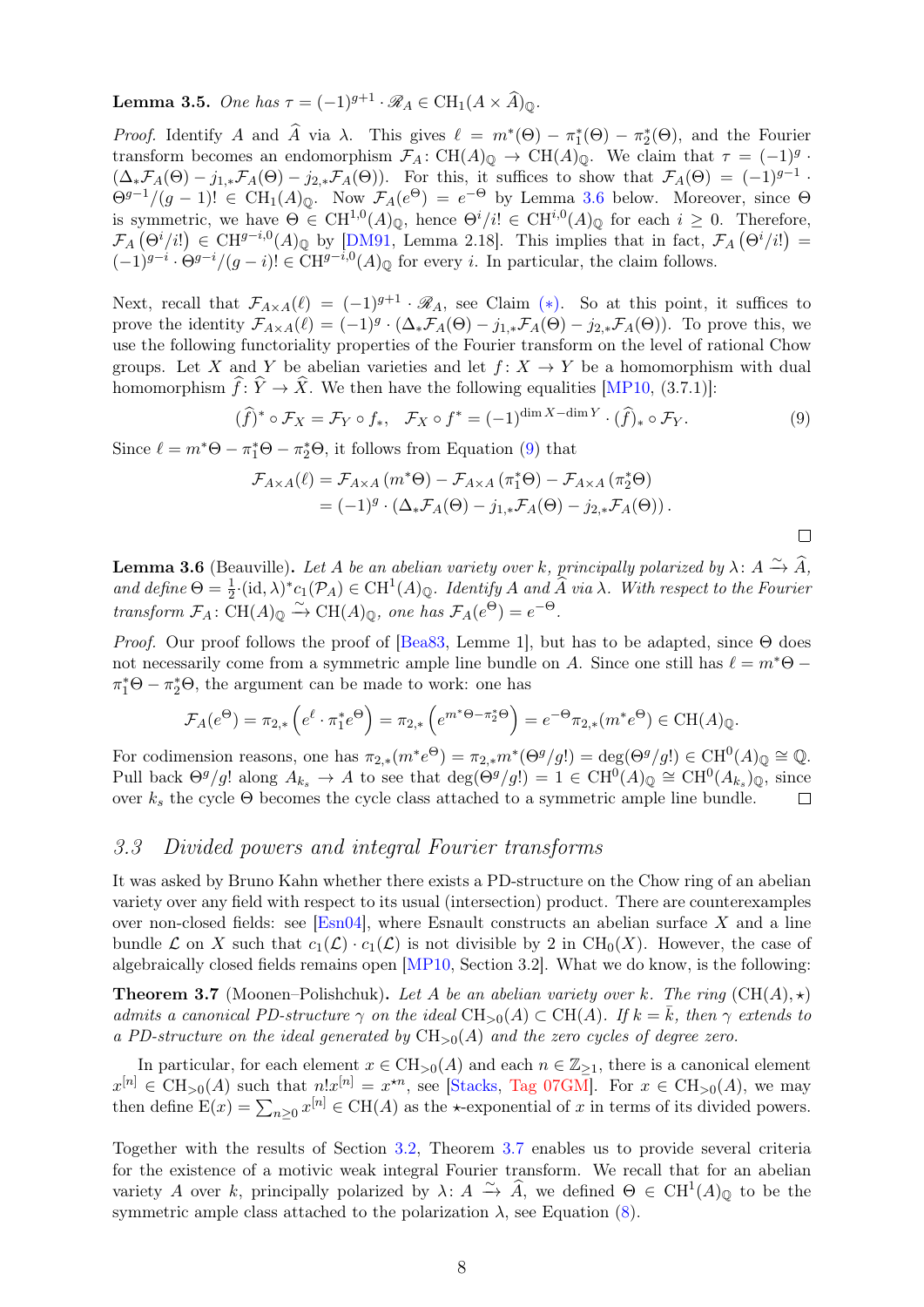<span id="page-8-1"></span><span id="page-8-0"></span>**Theorem 3.8.** Let  $A_{/k}$  be an abelian variety of dimension g. The following are equivalent:

- 1. The one-cycle  $\mathcal{R}_A = c_1(\mathcal{P}_A)^{2g-1}/(2g-1)! \in \mathrm{CH}(A \times \widehat{A})_\mathbb{Q}$  lifts to a one-cycle in  $\mathrm{CH}(A \times \widehat{A})$ .
- <span id="page-8-2"></span>2. The abelian variety A admits a motivic weak integral Fourier transform.
- 3. The abelian variety  $A \times \widehat{A}$  admits a motivic weak integral Fourier transform.

<span id="page-8-4"></span><span id="page-8-3"></span>Moreover, if A carries a symmetric ample line bundle that induces a principal polarization  $\lambda: A \xrightarrow{\sim} \widehat{A}$ , then the above statements are equivalent to the following equivalent statements:

- 4. The two-cycle  $\mathscr{S}_A = c_1(\mathcal{P}_A)^{2g-2}/(2g-2)! \in \mathrm{CH}(A \times \widehat{A})_\mathbb{Q}$  lifts to a two-cycle in  $\mathrm{CH}(A \times \widehat{A})$ .
- <span id="page-8-6"></span>5. The one-cycle  $\Gamma_{\Theta} = \Theta^{g-1}/(g-1)! \in CH(A)_{\mathbb{Q}}$  lifts to a one-cycle in CH(A).
- <span id="page-8-7"></span>6. The abelian variety A admits a weak integral Fourier transform.
- <span id="page-8-8"></span>7. The Fourier transform  $\mathcal{F}_A$  satisfies  $\mathcal{F}_A$  (CH(A)/torsion)  $\subset \text{CH}(\widehat{A})$ /torsion.
- 8. There exists a PD-structure on the ideal CH<sup>>0</sup>(A)/torsion  $\subset CH(A)/t$ orsion.

<span id="page-8-9"></span>*Proof.* Suppose that [1](#page-8-1) holds, and let  $\Gamma \in \text{CH}_1(A \times \widehat{A})$  be a cycle such that  $\Gamma_{\mathbb{Q}} = \mathscr{R}_A$ . Then consider the cycle  $(-1)^g \cdot E((-1)^g \cdot \Gamma) \in CH(A \times \widehat{A})$ . By Lemma [3.4,](#page-5-3) we have

$$
(-1)^{g} \cdot \mathcal{E}((-1)^{g} \cdot \Gamma)_{\mathbb{Q}} = (-1)^{g} \cdot \mathcal{E}((-1)^{g} \cdot \Gamma_{\mathbb{Q}}) = (-1)^{g} \cdot \mathcal{E}((-1)^{g} \cdot \mathcal{R}_{A}) = \text{ch}(\mathcal{P}_{A}) \in \text{CH}(A \times \widehat{A})_{\mathbb{Q}}.
$$

Thus [2](#page-8-2) holds. We claim that [3](#page-8-3) holds as well. Indeed, consider the line bundle  $\mathcal{P}_{A\times\widehat{A}}$  on the abelian variety  $X = A \times \hat{A} \times \hat{A} \times A$ ; one has that  $\mathcal{P}_{A \times \hat{A}} \cong \pi_{13}^* \mathcal{P}_A \otimes \pi_{24}^* \mathcal{P}_{\hat{A}}$ , which implies that

<span id="page-8-10"></span>
$$
\mathcal{R}_{A \times \hat{A}} = \frac{1}{(4g-1)!} \cdot (\pi_{13}^* c_1(\mathcal{P}_A) + \pi_{24}^* c_1(\mathcal{P}_{\hat{A}}))^{4g-1}
$$
\n
$$
= \frac{1}{(2g)!(2g-1)!} \cdot (\pi_{13}^* c_1(\mathcal{P}_A)^{2g-1} \cdot \pi_{24}^* c_1(\mathcal{P}_{\hat{A}})^{2g} + \pi_{13}^* c_1(\mathcal{P}_A)^{2g} \cdot \pi_{24}^* c_1(\mathcal{P}_{\hat{A}})^{2g-1})
$$
\n
$$
= \frac{1}{(2g)!(2g-1)!} \cdot \left(\pi_{13}^* c_1(\mathcal{P}_A)^{2g-1} \cdot \pi_{24}^* \left((2g)!\cdot[0]_{A\times\hat{A}}\right) + \pi_{13}^* \left((2g)!\cdot[0]_{\hat{A}\times A}\right) \cdot \pi_{24}^* c_1(\mathcal{P}_{\hat{A}})^{2g-1}\right)
$$
\n
$$
= \pi_{13}^* \left(\frac{c_1(\mathcal{P}_A)^{2g-1}}{(2g-1)!}\right) \cdot \pi_{24}^* ([0]_{A\times\hat{A}}) + \pi_{13}^* ([0]_{\hat{A}\times A}) \cdot \pi_{24}^* \left(\frac{c_1(\mathcal{P}_{\hat{A}})^{2g-1}}{(2g-1)!}\right) \in \text{CH}_1(X)_{\mathbb{Q}}.
$$
\n(10)

We conclude that  $\mathscr{R}_{A\times\widehat{A}}$  lifts to CH<sub>1</sub>(X) which, by the implication  $[1 \implies 2]$  $[1 \implies 2]$  $[1 \implies 2]$  (that has already been proved), implies that  $A \times \widehat{A}$  admits a motivic weak integral Fourier transform. On the other hand, the implication  $[3 \implies 1]$  $[3 \implies 1]$  $[3 \implies 1]$  follows from the fact that  $(-1)^g \cdot \mathcal{F}_{\hat{A} \times A}(-\hat{\ell}) = \mathcal{R}_A$ (see Equation [\(7\)](#page-6-2)) and the fact that an abelian variety admits a motivic weak integral Fourier transform if and only if its dual abelian variety does. Therefore, we have  $[1 \leftrightarrow 2 \leftrightarrow 3]$  $[1 \leftrightarrow 2 \leftrightarrow 3]$  $[1 \leftrightarrow 2 \leftrightarrow 3]$  $[1 \leftrightarrow 2 \leftrightarrow 3]$  $[1 \leftrightarrow 2 \leftrightarrow 3]$ .

Let us from now on assume that A is principally polarized by  $\lambda: A \stackrel{\sim}{\to} A$ , where  $\lambda$  is the polarization attached to a symmetric ample line bundle  $\mathcal L$  on  $A$ . Moreover, in what follows we shall identify  $\widehat{A}$  and  $A$  via  $\lambda$ .

Suppose that [4](#page-8-4) holds and let  $S_A \in CH_2(A \times A) = CH^{2g-2}(A \times A)$  be such that  $(S_A)_{\mathbb{Q}} =$  $\mathscr{S}_A \in CH_2(A \times A)_{\mathbb{Q}}$ . Define  $\text{CH}^{1,0}(A) := \text{Pic}^{\text{sym}}(A)$  to be the group of isomorphism classes of symmetric line bundes on A. Then  $S_A$  induces a homomorphism  $\mathcal{F} : CH^{1,0}(A) \to CH_1(A)$ defined as the composition

$$
\mathcal{F}: \mathrm{CH}^{1,0}(A) \xrightarrow{\pi_1^*} \mathrm{CH}^1(A \times A) \xrightarrow{\cdot S_A} \mathrm{CH}^{2g-1}(A \times A) = \mathrm{CH}_1(A \times A) \xrightarrow{\pi_{2,*}} \mathrm{CH}_1(A).
$$

Since  $\mathcal{F}_A(\mathrm{CH}^{1,0}(A)_{\mathbb{Q}})\subset \mathrm{CH}_1(A)_{\mathbb{Q}}$  (see [\[DM91,](#page-19-5) Lemma 2.18]) we see that the diagram

<span id="page-8-5"></span>
$$
\begin{array}{ccc}\n\text{CH}^{1,0}(A) & \xrightarrow{\mathcal{F}} & \text{CH}_1(A) \\
\downarrow & & \downarrow \\
\text{CH}^{1,0}(A)_{\mathbb{Q}} & \xrightarrow{\mathcal{F}_A} & \text{CH}_1(A)_{\mathbb{Q}}\n\end{array} \tag{11}
$$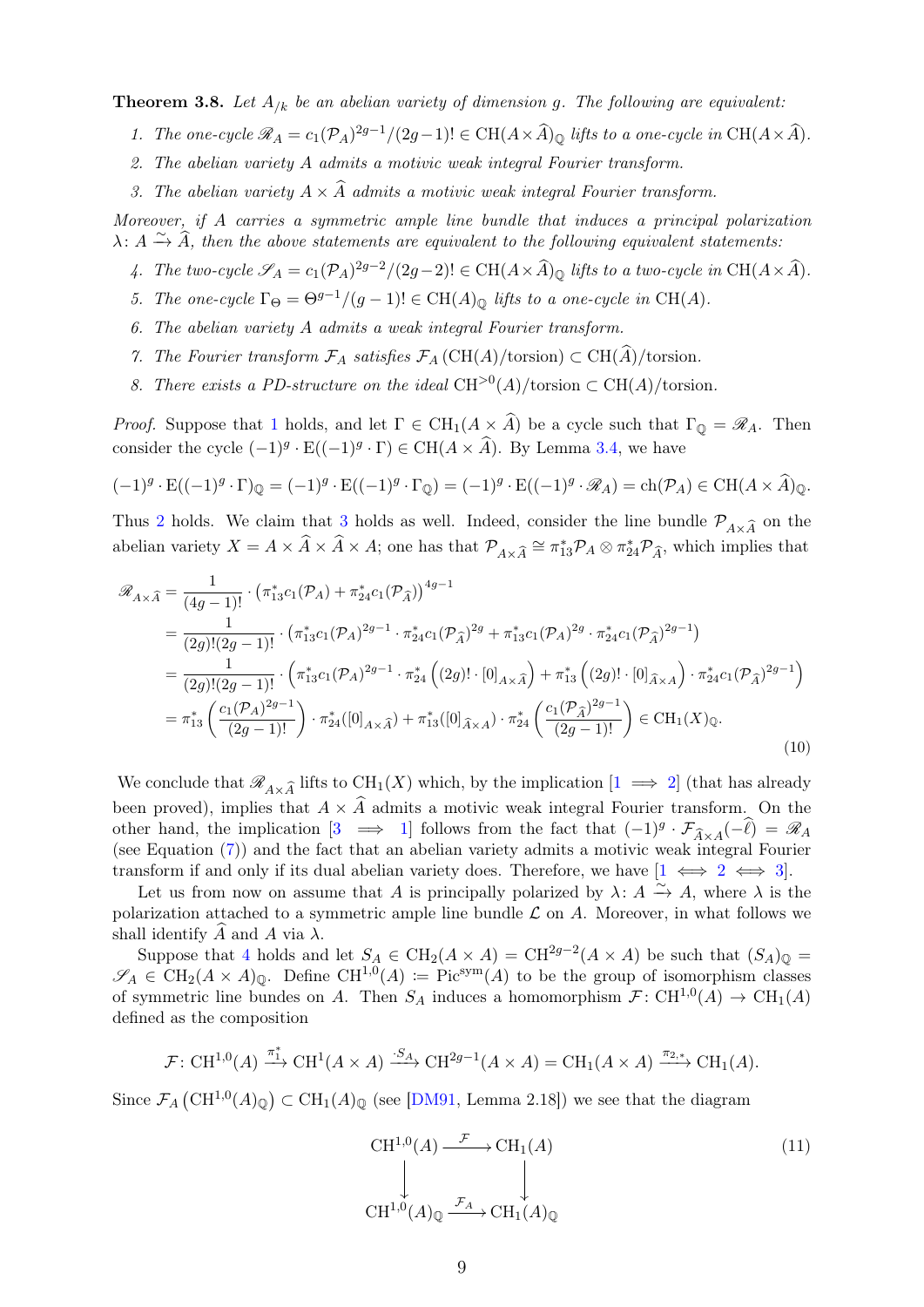commutes. On the other hand, since the line bundle  $\mathcal L$  is symmetric, we have

<span id="page-9-0"></span>
$$
\Theta = \frac{1}{2} \cdot (\mathrm{id}, \lambda)^* c_1(\mathcal{P}_A) = \frac{1}{2} \cdot c_1 \left( (\mathrm{id}, \lambda)^* \mathcal{P}_A \right) = \frac{1}{2} \cdot c_1(\mathcal{L} \otimes \mathcal{L}) = c_1(\mathcal{L}) \in \mathrm{CH}^1(A)_{\mathbb{Q}}.\tag{12}
$$

The class  $c_1(\mathcal{L}) \in \mathrm{CH}^{1,0}(A)$  of the line bundle  $\mathcal{L}$  thus lies above  $\Theta \in \mathrm{CH}^1(A)_{\mathbb{Q}}$ . Therefore,  $\mathcal{F}(c_1(\mathcal{L})) \in \mathrm{CH}_1(A)$  lies above  $\Gamma_{\Theta} = (-1)^{g-1} \mathcal{F}_A(\Theta)$  by the commutativity of [\(11\)](#page-8-5), and [5](#page-8-6) holds.

Suppose that [5](#page-8-6) holds. Then [1](#page-8-1) follows readily from Lemma [3.5.](#page-7-3) Moreover, if [2](#page-8-2) holds, then ch( $P_A$ )  $\in$  CH( $A \times A$ )<sub> $\odot$ </sub> lifts to CH( $A \times A$ ), hence in particular [4](#page-8-4) holds. Since we have already proved that [1](#page-8-1) implies [2,](#page-8-2) we conclude that  $[4 \implies 5 \implies 1 \implies 2 \implies 4]$  $[4 \implies 5 \implies 1 \implies 2 \implies 4]$  $[4 \implies 5 \implies 1 \implies 2 \implies 4]$  $[4 \implies 5 \implies 1 \implies 2 \implies 4]$  $[4 \implies 5 \implies 1 \implies 2 \implies 4]$  $[4 \implies 5 \implies 1 \implies 2 \implies 4]$  $[4 \implies 5 \implies 1 \implies 2 \implies 4]$ .

The implications  $[2 \implies 6 \implies 7]$  $[2 \implies 6 \implies 7]$  $[2 \implies 6 \implies 7]$  $[2 \implies 6 \implies 7]$  $[2 \implies 6 \implies 7]$  are trivial. Assume that [7](#page-8-8) holds. By Equation [\(12\)](#page-9-0),  $\Theta \in \mathrm{CH}^1(A)_{\mathbb{Q}}$  lifts to  $\mathrm{CH}^1(A)$ , hence  $\mathcal{F}_A(\Theta) = (-1)^{g-1} \cdot \Gamma_{\Theta}$  lifts to  $\mathrm{CH}_1(A)$ , i.e. [5](#page-8-6) holds.

Assume that [7](#page-8-8) holds. The fact that  $\mathcal{F}_A(\mathrm{CH}(A)/\mathrm{torsion}) \subset \mathrm{CH}(A)/\mathrm{torsion}$  implies that

 $CH(A)/torsion = \mathcal{F}_A(\mathcal{F}_A(CH(A)/torsion)) \subset \mathcal{F}_A(CH(A)/torsion) \subset CH(A)/torsion.$ 

Thus the restriction of the Fourier transform  $\mathcal{F}_A$  to  $CH(A)/t$ orsion defines an isomorphism  $\mathcal{F}_A: \mathrm{CH}(A)/\text{torsion} \xrightarrow{\sim} \mathrm{CH}(A)/\text{torsion}$ . Now if R is a ring and  $\gamma$  is a PD-structure on an ideal  $I \subset R$ , then  $\gamma$  extends to a PD-structure on  $I/\text{torsion} \subset R/\text{torsion}$ . Consequently, the ideal  $CH_{>0}(A)/t$ orsion  $\subset CH(A)/t$ orsion admits a PD-structure for the Pontryagin product  $\star$  by Theorem [3.7.](#page-7-2) Since  $\mathcal{F}_A$  exchanges the Pontryagin and intersection product (up to a sign, see [\[Bea83,](#page-19-0) Proposition 3(ii)]), it follows that [8](#page-8-9) holds. Since [8](#page-8-9) trivially implies [5,](#page-8-6) we are done.  $\Box$ 

<span id="page-9-1"></span>Question 3.9 (Moonen–Polishchuk [\[MP10\]](#page-20-2), Totaro [\[Tot21\]](#page-20-3)). Let A be any principally polarized abelian variety over  $k = \bar{k}$ . Are the equivalent conditions in Theorem [3.8](#page-8-0) satisfied for A?

Remark 3.10. For Jacobians of hyperelliptic curves the answer to Question [3.9](#page-9-1) is "yes" [\[MP10\]](#page-20-2).

Similarly, there is a relation between integral Fourier transforms up to homology and the algebraicity of minimal cohomology classes induced by Poincaré line bundles and theta divisors.

<span id="page-9-4"></span><span id="page-9-2"></span>**Proposition 3.11.** Let  $A_{/k}$  be an abelian variety of dimension g. The following are equivalent:

1. The class 
$$
\rho_A := c_1(\mathcal{P}_A)^{2g-1}/(2g-1)!
$$
  $\in$   $H_{\text{\'et}}^{4g-2}((A \times \widehat{A})_{k_s}, \mathbb{Z}_{\ell}(2g-1))$  *lifts to*  $\text{CH}_1(A \times \widehat{A})$ .

- <span id="page-9-7"></span>2. The abelian variety A admits a motivic integral Fourier transform up to homology.
- 3. The abelian variety  $A \times \widehat{A}$  admits a motivic integral Fourier transform up to homology.

<span id="page-9-8"></span><span id="page-9-5"></span>Moreover, if A carries a symmetric ample line bundle that induces a principal polarization  $\lambda: A \xrightarrow{\sim} \widehat{A}$ , then the above statements are equivalent to the following equivalent statements:

4. The class 
$$
\sigma_A := c_1(\mathcal{P}_A)^{2g-2}/(2g-2)!
$$
  $\in$   $H_{\text{\'et}}^{4g-4}((A \times \widehat{A})_{k_s}, \mathbb{Z}_{\ell}(2g-2))$  *lifts to*  $\text{CH}_2(A \times \widehat{A})$ .

- <span id="page-9-6"></span>5. The class  $\gamma_{\theta} = \theta^{g-1}/(g-1)! \in H_{\text{\'et}}^{2g-2}(A_{k_s}, \mathbb{Z}_{\ell}(g-1))$  lifts to a cycle in CH<sub>1</sub>(A).
- 6. The abelian variety A admits an integral Fourier transform up to homology.

<span id="page-9-3"></span>Proof. The proof of Theorem [3.8](#page-8-0) can easily be adapted to this situation.

 $\Box$ 

<span id="page-9-9"></span>**Proposition 3.[1](#page-9-2)2.** 1. If  $k = \mathbb{C}$ , then each of the statements  $1 - 6$  $1 - 6$  in Proposition [3.11](#page-9-4) is equivalent to the same statement with étale cohomology replaced by Betti cohomology.

<span id="page-9-10"></span>2. Proposition [3.11](#page-9-4) remains valid if one replaces integral Chow groups in statements [1,](#page-9-2) [4](#page-9-5) and [5](#page-9-6) by their tensor product with  $\mathbb{Z}_{\ell}$  as well as 'integral Fourier transform up to homology' by 'l-adic integral Fourier transform up to homology' in statements [2,](#page-9-7) [3](#page-9-8) and [6.](#page-9-3)

*Proof.* 1. In this case  $\mathbb{Z}_{\ell}(i) = \mathbb{Z}_{\ell}$  and the Artin comparison isomorphism

$$
\mathrm{H}_{\mathrm{\acute{e}t}}^{2i}(A,\mathbb{Z}_{\ell}) \xrightarrow{\sim} \mathrm{H}^{2i}(A(\mathbb{C}),\mathbb{Z}_{\ell})
$$

[\[AGV71,](#page-19-7) III, Exposé XI] is compatible with the cycle class map. Since the map  $H^{2i}(A(\mathbb{C}), \mathbb{Z}) \to$  $H^{2i}_{\text{\'et}}(A,\mathbb{Z}_\ell)$  is injective, a class  $\beta \in H^{2i}(A(\mathbb{C}),\mathbb{Z})$  is in the image of  $cl: \text{CH}^i(A) \to H^{2i}(A(\mathbb{C}),\mathbb{Z})$ if and only if its image  $\beta_{\ell} \in H^{2i}_{\text{\'et}}(A, \mathbb{Z}_{\ell})$  is in the image of  $cl: \text{CH}^i(A) \to H^{2i}_{\text{\'et}}(A, \mathbb{Z}_{\ell}).$ 

2. Indeed, for an abelian variety A over k, the PD-structure on  $\text{CH}_{>0}(A) \subset (\text{CH}(A), \star)$  induces a PD-structure on  $\text{CH}_{>0}(A) \otimes \mathbb{Z}_{\ell} \subset (\text{CH}(A)_{\mathbb{Z}_{\ell}}, \star)$  by [\[Stacks,](#page-20-12) [Tag 07H1\]](https://stacks.math.columbia.edu/tag/07H1), because the ring map  $(\text{CH}(A), \star) \to (\text{CH}(A)_{\mathbb{Z}_{\ell}}, \star)$  is flat. The latter follows from the flatness of  $\mathbb{Z} \to \mathbb{Z}_{\ell}$ .

 $\Box$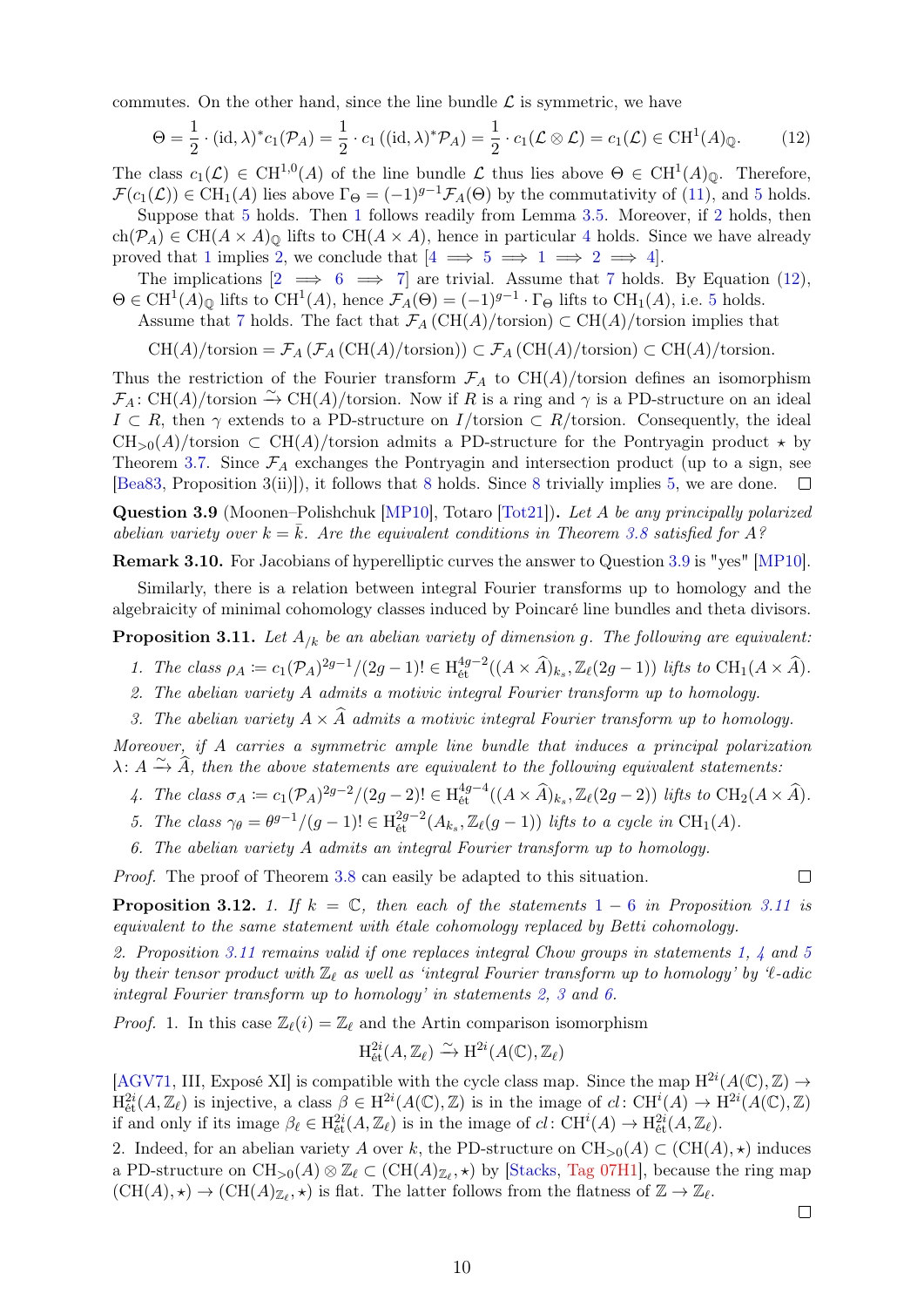#### <span id="page-10-0"></span>4 The integral Hodge conjecture for one-cycles on complex abelian varieties

In this section we use the theory developed in Section [3](#page-3-0) to prove Theorem [1.1.](#page-1-4) We also prove some applications of Theorem [1.1:](#page-1-4) the integral Hodge conjecture for one-cycles on products of Jacobians (Theorem [1.2\)](#page-1-3), the fact that the integral Hodge conjecture for one-cycles on principally polarized complex abelian varieties is stable under specialization (Corollary [4.3\)](#page-11-1) and density of polarized abelian varieties satisfying the integral Hodge conjecture for one-cycles (Theorem [1.3\)](#page-1-5).

## 4.1 Proof of the main theorem

Let us prove Theorem [1.1.](#page-1-4)

Proof of Theorem [1.1.](#page-1-4) Suppose that [1](#page-1-0) holds. Then [2](#page-1-6) holds by Propositions [3.11](#page-9-4) and [3.12](#page-0-0)[.1.](#page-9-9) Suppose that [2](#page-1-6) holds. Then [4](#page-1-7) follows from Lemma [3.3.](#page-5-4) So we have  $[1 \iff 2 \implies 4]$  $[1 \iff 2 \implies 4]$  $[1 \iff 2 \implies 4]$ . If [1](#page-1-0) holds, then  $\rho_A = c_1(\mathcal{P}_A)^{2g-1}/(2g-1)! \in H^{4g-2}(A \times \widehat{A}, \mathbb{Z})$  is algebraic, which implies that  $\rho_{\widehat{A}} \in H^{4g-2}(\widehat{A} \times A, \mathbb{Z})$  is algebraic. Therefore,  $\rho_{A \times \widehat{A}} \in H^{8g-2}(A \times \widehat{A} \times A, \mathbb{Z})$  is algebraic by Equation [\(10\)](#page-8-10). We then apply the implication  $[1 \implies 4]$  $[1 \implies 4]$  $[1 \implies 4]$  to the abelian variety  $A \times \hat{A}$ , which shows that [3](#page-1-8) holds. Since  $[3 \implies 1]$  $[3 \implies 1]$  $[3 \implies 1]$  is trivial, we have proven  $[1 \iff 2 \iff 3 \implies 4]$  $[1 \iff 2 \iff 3 \implies 4]$  $[1 \iff 2 \iff 3 \implies 4]$  $[1 \iff 2 \iff 3 \implies 4]$  $[1 \iff 2 \iff 3 \implies 4]$ .

Next, assume that A is principally polarized by  $\theta \in NS(A) \subset H^2(A,\mathbb{Z})$ . The directions  $[4 \implies 5]$  $[4 \implies 5]$  $[4 \implies 5]$  and  $[2 \implies 6]$  $[2 \implies 6]$  $[2 \implies 6]$  are trivial and  $[5 \implies 1]$  $[5 \implies 1]$  $[5 \implies 1]$  follows from Propositions [3.11](#page-9-4) and [3.12.](#page-0-0)[1.](#page-9-9) We claim that [6](#page-1-1) implies [4.](#page-1-7) Define  $\sigma_A = c_1(\mathcal{P}_A)^{2g-2}/(2g-2)! \in \mathrm{H}^{4g-4}(A \times \widehat{A}, \mathbb{Z})$  and let  $S \in CH_2(A \times \hat{A})$  be such that  $cl(S) = \sigma_A$ . The squares in the following diagram commute:

<span id="page-10-1"></span>
$$
\begin{array}{ccc}\n\text{CH}^{1}(A) & \xrightarrow{\pi_{1}^{*}} \text{CH}^{1}(A \times \widehat{A}) \xrightarrow{\cdot S} \text{CH}^{2g-1}(A \times \widehat{A}) \xrightarrow{\pi_{2,*}} \text{CH}_{1}(\widehat{A}) & (13) \\
\downarrow d & \downarrow d & \downarrow d \\
\text{H}^{2}(A, \mathbb{Z}) & \xrightarrow{\pi_{1}^{*}} \text{H}^{2}(A \times \widehat{A}, \mathbb{Z}) \xrightarrow{\cdot \sigma_{A}} \text{H}^{4g-2}(A \times \widehat{A}, \mathbb{Z}) \xrightarrow{\pi_{2,*}} \text{H}^{2g-2}(\widehat{A}, \mathbb{Z}).\n\end{array}
$$

Since  $\mathscr{F}_A = \pi_{2,*} (\text{ch}(\mathcal{P}_A) \cdot \pi_1^*(-))$  restricts to an isomorphism  $\mathscr{F}_A : H^2(A, \mathbb{Z}) \xrightarrow{\sim} H^{2g-2}(\widehat{A}, \mathbb{Z})$  by [\[Bea83,](#page-19-0) Proposition 1], the composition  $\pi_{2,*} \circ (- \cdot \sigma_A) \circ \pi_1^*$  on the bottom row of [\(13\)](#page-10-1) is an isomorphism. Thus, by Lefschetz  $(1,1)$ ,  $cl: CH_1(\widehat{A}) \to Hdg^{2g-2}(\widehat{A}, \mathbb{Z})$  is surjective.

It remains to prove the algebraicity of the classes  $\theta^i/i! \in H^{2i}(A,\mathbb{Z})$ . This follows from Theorem [3.7](#page-7-2) together with the following equality, proven by Beauville [\[Bea83,](#page-19-0) Corollaire 2]):

$$
\frac{\theta^i}{i!} = \frac{\gamma_{\theta}^{\star j}}{j!}, \quad \gamma_{\theta} = \frac{\theta^{g-1}}{(g-1)!} \in \mathcal{H}^{2g-2}(A, \mathbb{Z}), \quad i+j=g.
$$

Therefore, the proof is finished.

<span id="page-10-2"></span>Corollary 4.1. Let A and B be complex abelian varieties of respective dimensions  $g_A$  and  $g_B$ .

- The Hodge classes  $\rho_A \in H^{4g_A-2}(A \times \widehat{A}, \mathbb{Z})$  and  $\rho_B \in H^{4g_B-2}(B \times \widehat{B}, \mathbb{Z})$  are algebraic if and only if  $A \times \widehat{A}$ ,  $B \times \widehat{B}$ ,  $A \times B$  and  $\widehat{A} \times \widehat{B}$  satisfy the integral Hodge conjecture for one-cycles.
- If A and B are principally polarized, then the integral Hodge conjecture for one-cycles holds for  $A \times B$  if and only if it holds for A and B.

Proof. The first statement follows from Theorem [1.1](#page-1-4) and Equation [\(10\)](#page-8-10). The second statement follows from the fact that the minimal cohomology class of the product  $A \times B$  is algebraic if and only if the minimal cohomology classes of the factors A and B are both algebraic.  $\Box$ 

*Proof of Theorem [1.2.](#page-1-3)* By Corollary [4.1](#page-10-2) we may assume  $n = 1$ , so let C be a smooth projective curve. Let  $p \in C$  and consider the morphism  $\iota: C \to J(C)$  defined by sending a point q to the isomorphism class of the degree zero line bundle  $\mathcal{O}(p-q)$ . Then  $cl(\iota(C)) = \gamma_{\theta} \in \mathrm{H}^{2g-2}(J(C), \mathbb{Z})$ by Poincaré's formula  $[Arb+85]$ , so  $\gamma_{\theta}$  is algebraic and the result follows from Theorem [1.1.](#page-1-4)  $\Box$ 

 $\Box$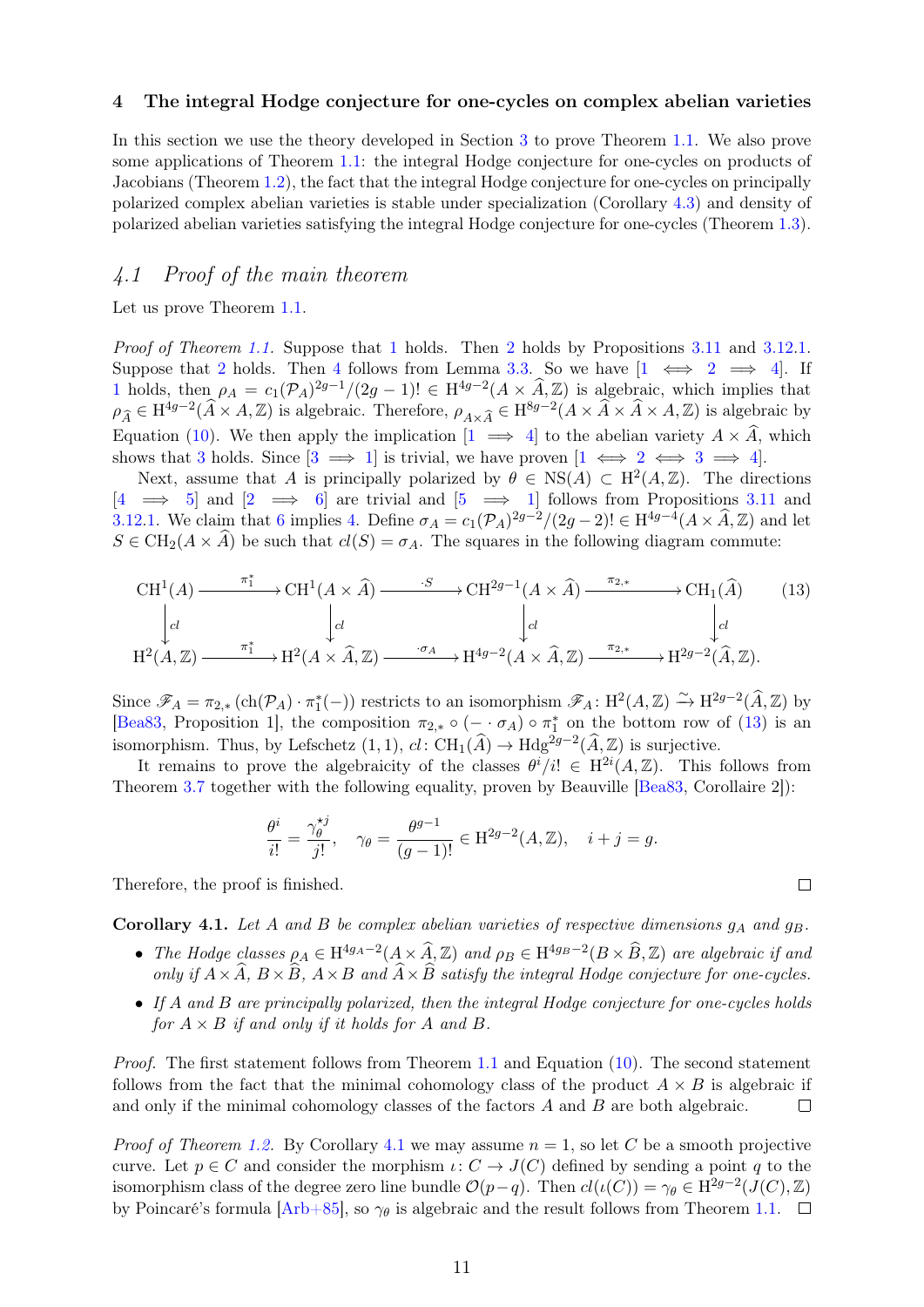<span id="page-11-0"></span>**Remarks 4.2.** 1. Let us give another proof of Theorem [1.2](#page-1-3) in the case  $n = 1$ , i.e. let C be a smooth projective curve of genus  $q$  and let us prove the integral Hodge conjecture for one-cycles on  $J(C)$  in a way that does not use Fourier transforms. It is classical that any Abel-Jacobi map  $C^{(g)} \to J(C)$  is birational. On the other hand, the integral Hodge conjecture for one-cycles is a birational invariant, see [\[Voi07,](#page-20-13) Lemma 15]. Therefore, to prove it for  $J(C)$  it suffices to prove it for  $C^{(g)}$ . One then uses [\[Bn02,](#page-19-9) Corollary 5] which says that for each  $n \in \mathbb{Z}_{\geq 1}$ , there is a natural polarization  $\eta$  on the *n*-fold symmetric product  $C^{(n)}$  such that for any  $i \in \mathbb{Z}_{\geq 0}$ , the map  $\eta^{n-i} \cup (-) \colon \mathrm{H}^i(C^{(n)}, \mathbb{Z}) \to \mathrm{H}^{2n-i}(C^{(n)}, \mathbb{Z})$  is an isomorphism. In particular, the variety  $C^{(n)}$ satisfies the integral Hodge conjecture for one-cycles for any positive integer  $n$ .

2. Along these lines, observe that the integral Hodge conjecture for one-cycles holds not only for symmetric products of smooth projective complex curves but also for any product  $C_1 \times \ldots \times C_n$ of smooth projective curves  $C_i$  over  $\mathbb C$ . Indeed, this follows readily from the Künneth formula.

3. Let C be a smooth projective complex curve of genus q. Our proof of Theorem [1.1](#page-1-4) provides an explicit description of  $Hdg^{2g-2}(J(C),\mathbb{Z})$  depending on  $Hdg^{2}(J(C),\mathbb{Z})$ . More generally, let  $(A,\theta)$ be a principally polarized abelian variety of dimension g, identify A and  $\hat{A}$  via the polarization, and let  $\ell = c_1(\mathcal{P}_A) \in \mathrm{H}^2(A \times \widehat{A}, \mathbb{Z})$ . Then  $\ell = m^*(\theta) - \pi_1^*(\theta) - \pi_2^*(\theta)$ , which implies that

$$
\sigma_A = \frac{\ell^{2g-2}}{(2g-2)!} = \sum_{\substack{i,j,k \geq 0 \\ i+j+k = 2g-2}}^{2g-2} (-1)^{j+k} \cdot m^* \left(\frac{\theta^i}{i!}\right) \cdot \pi_1^* \left(\frac{\theta^j}{j!}\right) \cdot \pi_2^* \left(\frac{\theta^k}{k!}\right).
$$

On the other hand, any  $\beta \in Hdg^{2g-2}(A, \mathbb{Z})$  is of the form  $\pi_{2,*}(\sigma_{A} \cdot \pi_1^*[D])$ , where  $[D] = cl(D)$ for a divisor D on A, as follows from [\(13\)](#page-10-1). Therefore, any  $\beta \in Hdg^{2g-2}(A,\mathbb{Z})$  may be written as

<span id="page-11-2"></span>
$$
\beta = \sum_{\substack{i,j,k \geq 0 \\ i+j+k=2g-2}}^{2g-2} (-1)^{j+k} \cdot \pi_{2,*} \left( m^* \left( \frac{\theta^i}{i!} \right) \cdot \pi_1^* \left( \frac{\theta^j}{j!} \right) \cdot \pi_1^*[D] \right) \cdot \frac{\theta^k}{k!}.
$$
 (14)

Returning to the case of a Jacobian  $J(C)$  of a smooth projective curve C of genus g, the classes  $\theta^i/i!$  appearing in [\(14\)](#page-11-2) are effective algebraic cycle classes. Indeed, for  $p \in C$  and  $d \in \mathbb{Z}_{\geq 1}$ , the image of the morphism  $C^d \to J(C)$ ,  $(x_i) \mapsto \mathcal{O}(\sum_i x_i - d \cdot p)$  defines a subvariety  $W_d(C) \subset J(C)$ and by Poincaré's formula  $[Arb+85, §I.5]$  $[Arb+85, §I.5]$  one has  $cl(W_d(C)) = \theta^{g-d}/(g-d)! \in H^{2g-2d}(J(C), \mathbb{Z})$ .

Besides Theorem [1.2,](#page-1-3) we obtain the following corollary of Theorem [1.1:](#page-1-4)

<span id="page-11-1"></span>**Corollary 4.3.** Let  $A \rightarrow S$  be a principally polarized abelian scheme over a proper, smooth and connected variety S over  $\mathbb C$ . Let  $X \subset S(\mathbb C)$  be the set of  $x \in S(\mathbb C)$  such that the abelian variety  $A_x$  satisfies the integral Hodge conjecture for one-cycles. Then  $X = \bigcup_i Z_i(\mathbb{C})$  for some countable union of closed algebraic subvarieties  $Z_i \subset S$ . In particular, if the integral Hodge conjecture for one-cycles holds on  $U(\mathbb{C})$  for a non-empty open subscheme U of S, then it holds on all of  $S(\mathbb{C})$ .

*Proof.* Write  $A = A(\mathbb{C})$  and  $B = S(\mathbb{C})$  and let  $\pi: A \to B$  be the induced family of complex abelian varieties. Let  $g \in \mathbb{Z}_{\geq 0}$  be the relative dimension of  $\pi$  and define, for  $t \in S(\mathbb{C})$ ,  $\theta_t \in$  $NS(\mathcal{A}_t) \subset H^2(\mathcal{A}_t, \mathbb{Z})$  to be the polarization of  $\mathcal{A}_t$ . There is a global section  $\gamma_{\theta} \in \mathbb{R}^{2g-2} \pi_* \mathbb{Z}$  such that for each  $t \in B$ ,  $\gamma_{\theta_t} = \theta_t^{g-1}$  $t_f^{g-1}/(g-1)! \in \mathrm{H}^{2g-2}(\mathcal{A}_t, \mathbb{Z})$ . Note that  $\gamma_{\theta}$  is Hodge everywhere on B. For those  $t \in B$  for which  $\gamma_{\theta_t}$  is algebraic, write  $\gamma_{\theta_t}$  as the difference of effective algebraic cycle classes on  $\mathcal{A}_t$ . This gives a countable disjoint union  $\phi: \sqcup_{ij} H_i \times_S H_j \to S$  of products of relative Hilbert schemes  $H_i \to S$ . By Lemma [4.4](#page-11-3) below,  $\gamma_{\theta_t}$  is algebraic precisely for closed points t in the image  $Y \subset S$  of  $\phi$ . Theorem [1.1](#page-1-4) implies that  $X = Y$  and the assertion is proven.  $\Box$ 

<span id="page-11-3"></span>**Lemma 4.4.** Let S be an integral variety over  $\mathbb{C}$ , let  $A \rightarrow S$  be a principally polarized abelian scheme of relative dimension g over S and let  $C_i \subset A$  for  $i = 1, ..., k$  be relative curves in A over S. Let  $n_1, \ldots, n_k$  be integers and let  $y \in S(\mathbb{C})$  be a point that satisfies  $\sum_{i=1}^k n_i \cdot cl(C_{i,y}) =$  $\gamma_{\theta_y} \in H^{2g-2}(A_y, \mathbb{Z})$ . Then for every  $x \in S(\mathbb{C})$ , one has  $\sum_{i=1}^{k} n_i \cdot cl(C_{i,x}) = \gamma_{\theta_x} \in H^{2g-2}(A_x, \mathbb{Z})$ .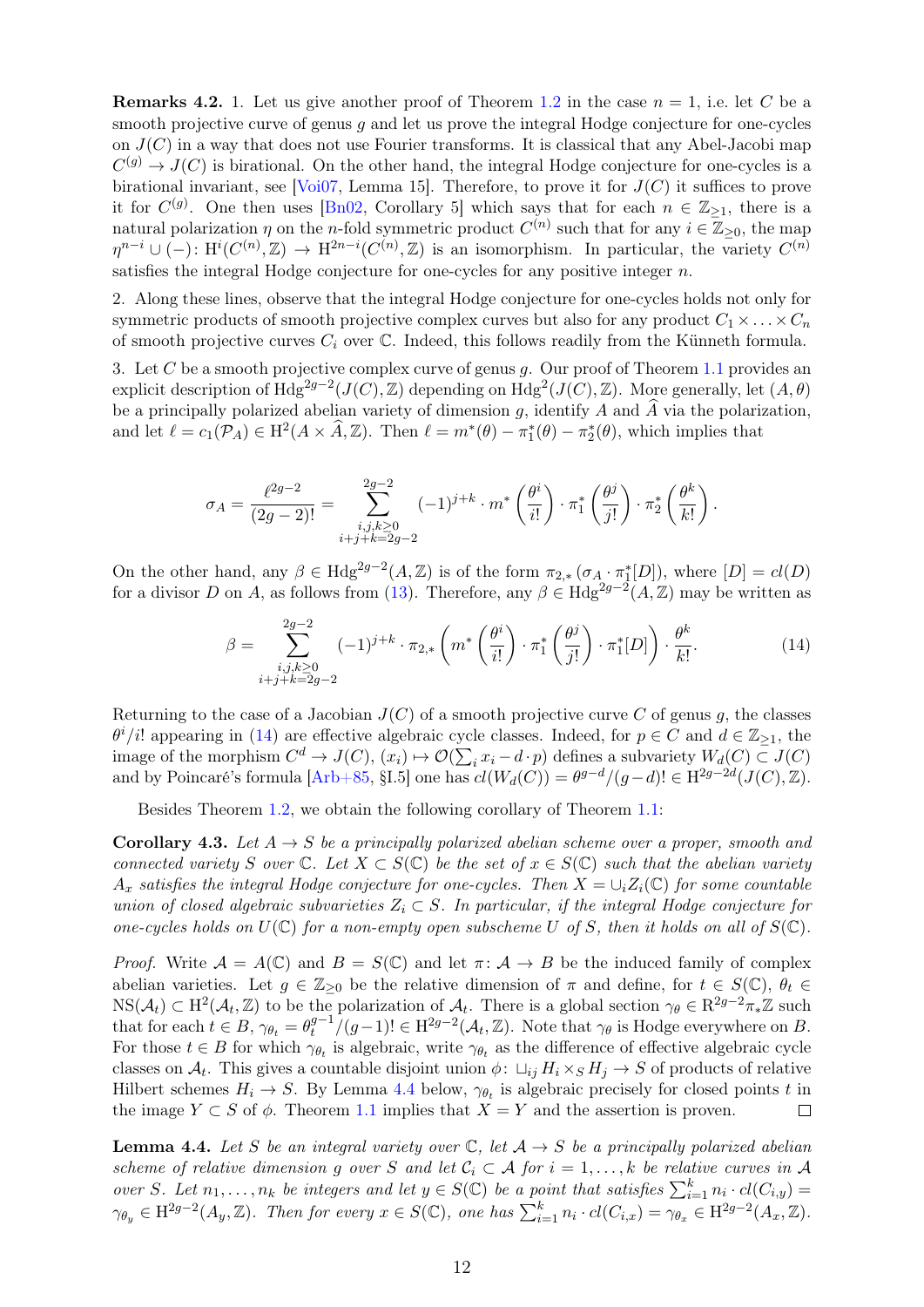*Proof.* Since it suffices to prove the lemma for any open affine  $U \subset S$  that contains y, we may assume that S is quasi-projective. Fix  $x \in S(\mathbb{C})$ . After replacing S by a suitable base change containing x and y, we may assume that  $S$  is an open subscheme of a smooth connected curve. For  $t \in S$ , denote by  $\theta_{\bar{t}} \in \mathrm{H}_{\text{\'et}}^2(A_{\bar{t}}, \mathbb{Z}_\ell)$  the class of the polarization and  $\gamma_{\theta_{\bar{t}}} = \theta_{\bar{t}}^{g-1}/(g-1)!$ . Let  $\eta = \text{Spec } K$  be the generic point of S. The elements  $\sum_i n_i \cdot cl(C_{i,\bar{\eta}})$  and  $\gamma_{\theta_{\bar{\eta}}}$  in  $\text{H}^{2g-2}_{\text{\'et}}(A_{\bar{\eta}}, \mathbb{Z}_\ell)$ both map to  $\sum_i n_i \cdot cl(C_{i,y}) = \gamma_{\theta_y} \in H^{2g-2}_{\text{\textup{\'et}}}(A_y, \mathbb{Z}_\ell)$  under the specialization homomorphism  $s: H^{2g-2}_{\text{\rm \'et}}(A_{\bar{\eta}},\mathbb{Z}_\ell) \to H^{2g-2}_{\text{\rm \'et}}(A_y,\mathbb{Z}_\ell)$  by [\[Ful98,](#page-19-10) Example 20.3.5]. Since s is an isomorphism, we have  $\sum_i n_i \cdot cl(C_{i,\bar{\eta}}) = \gamma_{\theta_{\bar{\eta}}}$ , which implies that  $\sum_i n_i \cdot cl(C_{x,i}) = \gamma_{\theta_x} \in H^{2g-2}_{\text{\'et}}(A_x, \mathbb{Z}_\ell)$ .  $\Box$ 

# <span id="page-12-0"></span>4.2 Density of abelian varieties satisfying IHC<sup>1</sup>

The goal of this section is to prove that Conditions  $1-3$  $1-3$  $1-3$  in Theorem [1.1](#page-1-4) are satisfied on a dense subset of the moduli space of complex abelian varieties. To do so, will we state yet another criterion that a complex abelian variety may satisfy. In some sense this criterion provides a bridge between abelian varieties outside the Torelli locus and those lying within, thereby implying the integral Hodge conjecture for one-cycles for the abelian variety under consideration.

<span id="page-12-7"></span>**Definition 4.5.** Let A and B be a complex abelian varieties and let p a prime number. We say that A is prime-to-p isogenous to a B if there exists an isogeny  $\alpha: A \to B$  whose degree  $deg(\alpha)$ is not divisible by p. We say that A is p-power isogenous to B if A is isogenous to B for some isogeny  $\alpha$  whose degree is a power of p.

The following proposition shows in particular that to prove the density part of the statement in Theorem [1.3,](#page-1-5) it suffices to prove that for any prime number  $\ell$ , those abelian varieties that are  $\ell$ -power isogenous to a product of elliptic curves are dense in their moduli space.

**Proposition 4.6.** Let A be a complex abelian variety of dimension g. Let  $\widehat{A}$  be the dual abelian variety and let  $P_A$  be the Poincaré bundle. Let  $\kappa$  be a non-zero integer such that the cohomology class  $\kappa \cdot c_1(\mathcal{P}_A)/(2g-1)! \in \mathrm{H}^{4g-2}(A \times \widehat{A}, \mathbb{Z})$  is algebraic. Consider the following statements:

- <span id="page-12-4"></span>1. The abelian variety A satisfies the integral Hodge conjecture for one-cycles.
- <span id="page-12-1"></span>2. For every prime number p, there exists an abelian variety  $B$  such that the abelian variety  $A \times B$  is prime-to-p isogenous to the Jacobian of a smooth projective curve.
- <span id="page-12-2"></span>3. For every prime number p that divides  $\kappa$ , there exists an abelian variety B such that the abelian variety  $A \times B$  is prime-to-p isogenous to a Jacobian of a smooth projective curve.
- <span id="page-12-5"></span>4. For every prime number p, there exists an abelian variety B such that the abelian variety  $A \times B$  is prime-to-p isogenous to a product of Jacobians of smooth projective curves.
- <span id="page-12-3"></span>5. For every prime number p dividing  $\kappa$ , there exists an abelian variety B such that the abelian variety  $A \times B$  is prime-to-p isogenous to a product of Jacobians of smooth projective curves.

<span id="page-12-6"></span>The  $[2 \implies 3 \implies 5 \implies 1]$  $[2 \implies 3 \implies 5 \implies 1]$  $[2 \implies 3 \implies 5 \implies 1]$  $[2 \implies 3 \implies 5 \implies 1]$  $[2 \implies 3 \implies 5 \implies 1]$  $[2 \implies 3 \implies 5 \implies 1]$  $[2 \implies 3 \implies 5 \implies 1]$  and  $[2 \implies 4 \implies 5]$  $[2 \implies 4 \implies 5]$  $[2 \implies 4 \implies 5]$  $[2 \implies 4 \implies 5]$ . Moreover, if A is principally polarized by  $\theta_A \in \text{NS}(A)$ , then [1](#page-12-4) is implied by

6. For any prime number  $p|(g-1)!$  there exists a smooth projective curve C and a morphism of abelian varieties  $\phi: A \to J(C)$  such that  $\phi^* \theta_{J(C)} = m \cdot \theta_A$  for  $m \in \mathbb{Z}_{\geq 1}$  with  $gcd(m, p) = 1$ .

Finally, if A is principally polarized of Picard rank one, then the statements  $1-6$  $1-6$  $1-6$  are equivalent.

*Proof.* Step one:  $[2 \implies 3 \implies 5]$  $[2 \implies 3 \implies 5]$  $[2 \implies 3 \implies 5]$  $[2 \implies 3 \implies 5]$  $[2 \implies 3 \implies 5]$  and  $[2 \implies 4 \implies 5]$  $[2 \implies 4 \implies 5]$  $[2 \implies 4 \implies 5]$ . These implications are trivial.

Step two:  $[5 \implies 1]$  $[5 \implies 1]$  $[5 \implies 1]$ . Let g be the dimension of A. We want to prove that the class  $c_1(\mathcal{P}_A)^{2g-1}/(2g-1)! \in \mathrm{H}^{4g-2}(A \times \widehat{A}, \mathbb{Z})$  is algebraic. Let p be any prime number that divides κ. Then by Condition [5,](#page-12-3) there exists an abelian variety B and an isogeny  $\alpha: A \times B \to Y$ to the product  $Y = \prod_i J(C_i)$  of Jacobians  $J(C_i)$  of smooth projective curves  $C_i$  such that  $gcd(deg(\alpha), p) = 1$ . Define  $X = A \times B$ . Let  $g_B$  be the dimension of B, let  $h = g + g_B$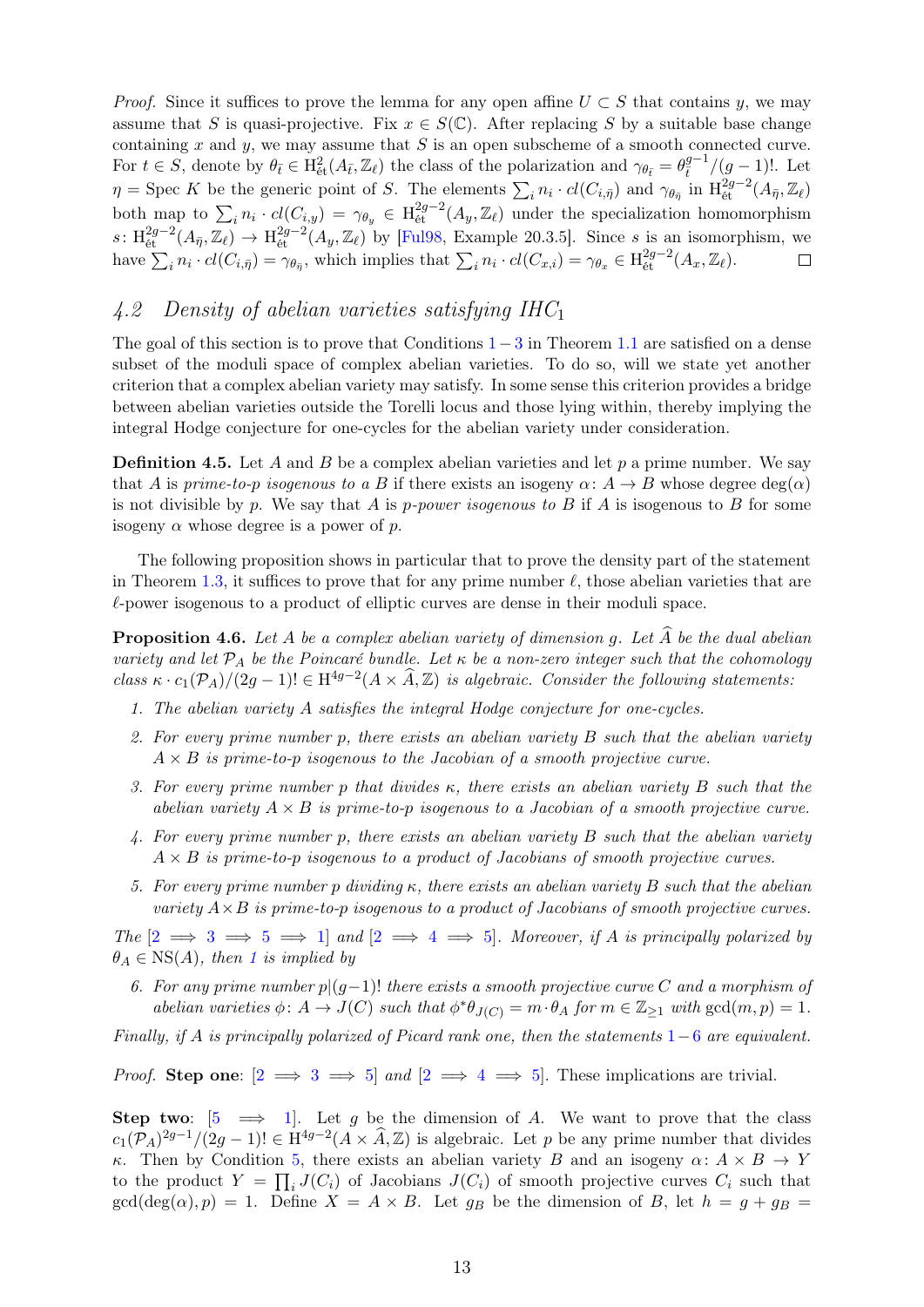$\dim(X) = \dim(Y)$ , and let  $m_p = \deg(\alpha)$ . There exists an isogeny  $\beta: Y \to X$  such that  $\beta \circ \alpha = [m_p]_X$ . If we define  $n_p = \deg(\beta)$  then  $m_p \cdot n_p = \deg(\alpha) \cdot \deg(\beta) = \deg(\alpha \circ \beta) = m_p^{2h}$ . Therefore,  $(\beta \circ \alpha) \times (\widehat{\alpha} \circ \widehat{\beta}) = [m_p]_{X \times \widehat{X}}$ . Consequently, if  $N_p = 2h \cdot (4h - 2)$ , then the homomorphism  $[m_p^{2h}]^* = (m_p^{N_p} \cdot (-)) : H^{4h-2}(X \times \hat{X}, \mathbb{Z}) \to H^{4h-2}(X \times \hat{X}, \mathbb{Z})$  factors through  $H^{4h-2}(Y \times \hat{Y}, \mathbb{Z})$ . Since  $Y \times \hat{Y}$  satisfies the integral Hodge conjecture by Theorem [1.2,](#page-1-3) the Hodge class  $m_p^{N_p} \cdot c_1(P_X)^{2h-1}/(2h-1)! \in H^{4h-2}(X \times \widehat{X}, \mathbb{Z})$  is algebraic. Let  $f: A \times B \times \widehat{A} \times \widehat{B} \to A \times \widehat{A}$ and  $g: A \times B \times \widehat{A} \times \widehat{B} \to B \times \widehat{B}$  be the canonical projections. Then  $\mathcal{P}_X \cong f^* \mathcal{P}_A \otimes g^* \mathcal{P}_B$ . Using this and denoting  $\mu = c_1(\mathcal{P}_A)$  and  $\nu = c_1(\mathcal{P}_B)$  we have

$$
\frac{c_1(\mathcal{P}_X)^{2h-1}}{(2h-1)!} = f^* \left( \frac{\mu^{2g-1}}{(2g-1)!} \right) \cdot g^* \left( \frac{\nu^{2g}}{(2g)} \right) + f^* \left( \frac{\mu^{2g}}{(2g)!} \right) \cdot g^* \left( \frac{\nu^{2g}}{(2g)} \right).
$$

This implies that  $f_* (c_1(\mathcal{P}_X)^{2h-1}/(2h-1)!) = (-1)^{g_b}\mu^{2g-1}/(2g-1)!$ . In particular, the class  $m_p^{N_p} \cdot c_1(\mathcal{P}_A)^{2g-1}/(2g-1)! \in \mathrm{H}^{4g-2}(A \times \widehat{A}, \mathbb{Z})$  is algebraic.

Let  $p_1, \ldots, p_n$  be all prime divisors of  $\kappa$  and observe that  $gcd(\kappa, m_{p_1}^{N_{p_1}}, m_{p_2}^{N_{p_2}}, \ldots, m_{p_n}^{N_{p_n}}) = 1$ . Therefore, there are integers  $a, b_1, \ldots, b_n$  such that  $a \cdot \kappa + \sum_{i=1}^n b_i \cdot m_{p_i}^{N_{p_i}} = 1$ . One obtains

$$
\frac{c_1(\mathcal{P}_A)^{2g-1}}{(2g-1)!}=a\cdot\kappa\cdot\frac{c_1(\mathcal{P}_A)^{2g-1}}{(2g-1)!}+\sum_{i=1}^n b_i\cdot m_{p_i}^{N_{p_i}}\cdot\frac{c_1(\mathcal{P}_A)^{2g-1}}{(2g-1)!}\in \mathrm{H}^{4g-2}(A\times\widehat{A},\mathbb{Z}).
$$

This proves that  $c_1(\mathcal{P}_A)^{2g-1}/(2g-1)!$  is a Z-linear combination of algebraic classes, hence algebraic. Condition [1](#page-12-4) follows then from Theorem [1.1.](#page-1-4)

Step three:  $\begin{bmatrix} 6 \implies 1 \end{bmatrix}$  $\begin{bmatrix} 6 \implies 1 \end{bmatrix}$  $\begin{bmatrix} 6 \implies 1 \end{bmatrix}$  for A principally polarized by  $\theta_A \in \text{NS}(A)$ . Let  $p_1, \ldots, p_k$  be the prime factors of  $(g - 1)!$  and let  $C_1, \ldots, C_k$  be smooth proper curves for which there exist homomorphisms  $\phi_i \colon A \to J(C_i)$  such that  $\phi^* \theta_{J(C_i)} = m_i \cdot \theta_A$  for some  $m_i \in \mathbb{Z}_{\geq 1}$  with  $p_i \nmid m$ . Since  $\theta_{IC}^{g-1}$  $J(C_i)/(g-1)! \in H^{2g-2}(J(C_i), \mathbb{Z})$  is algebraic for each *i*, the classes  $\phi_i^*(\theta_{J(C_i)}^{g-1})$  $J(C_i)/(g-1)!$ ) =  $m_i^{g-1}$  $\frac{g-1}{i} \cdot \theta_A^{g-1}$  $A^{g-1}/(g-1)! \in H^{2g-2}(A,\mathbb{Z})$  are algebraic. Since  $gcd((g-1)!, m_1, \ldots, m_k) = 1$ , this implies that  $\theta_4^{g-1}$  $\binom{g-1}{A}$  $\binom{g-1}{A}$  $\binom{g-1}{A}$  (g - 1)! is algebraic. Condition 1 follows then from Theorem [1.1.](#page-1-4)

Step four:  $[6 \iff 1 \implies 2]$  $[6 \iff 1 \implies 2]$  $[6 \iff 1 \implies 2]$  $[6 \iff 1 \implies 2]$  $[6 \iff 1 \implies 2]$  $[6 \iff 1 \implies 2]$  for  $(A, \theta_A)$  principally polarized with  $\rho(A) = 1$ . Write  $\theta = \theta_A$ . Let  $Z_1, \ldots, Z_n$  be integral curves  $Z_i \subset A$  and let  $e_1, \ldots, e_n \in \mathbb{Z}$  with  $e_i \neq 0$  for all i be such that  $\theta^{g-1}/(g-1)! = \sum_{i=1}^n e_i \cdot [Z_i] \in H^{2g-2}(A, \mathbb{Z})$ . Since  $\rho(A) = 1$ , the group  $H dg^{2g-2}(A, \mathbb{Z})$  is generated by  $\theta^{g-1}/(g-1)!$ . Consequently, we have  $[Z_i] = f_i \cdot (\theta^{g-1}/(g-1)!)$  for some non-zero  $f_i \in \mathbb{Z}$ . Hence we can write  $\theta^{g-1}/(g-1)! = \sum_{i=1}^n e_i \cdot [Z_i] = \sum_{i=1}^n e_i \cdot f_i \cdot \theta^{g-1}/(g-1)!$ , which implies  $\sum_{i=1}^{n} e_i \cdot f_i = 1$ . Now let p be any prime number. Then there exists an integer i with  $1 \leq i \leq n$  such that p does not divide  $f_i$ . Let  $C_i \to Z_i$  be the normalization of  $Z_i$  and let  $\lambda_A = \varphi_\theta \colon A \to \widehat{A}$  be the polarization corresponding to  $\theta$ . This gives a diagram

<span id="page-13-0"></span>

where  $\iota: C_i \to J(C_i) = H^0(C, \Omega_C)^*/H_1(C, \mathbb{Z})$  is the Abel-Jacobi map (for some  $p \in C$ ), and  $\varphi^* \colon \widehat{A} = \text{Pic}^0(A) \to \text{Pic}^0(C_i)$  is the pullback of line bundles along  $\varphi \colon C_i \to A$ . The natural homomorphism  $a: Pic^0(C_i) \to J(C_i)$  is an isomorphism by the Abel–Jacobi theorem. Since the triangle on the left in Diagram [\(15\)](#page-13-0) commutes and  $[Z_i] \in H^{2g-2}(A, \mathbb{Z})$  is non-zero, the morphism  $\psi: J(C_i) \to A$  is non-zero. As  $\rho(A) = 1$ , the map  $\psi: J(C_i) \to A$  must be surjective, the Picard rank of a non-simple abelian variety being greater than one. Dually,  $\psi$  gives rise to a non-zero homomorphism  $\hat{\psi}$ :  $\hat{A} \rightarrow \widehat{J(C_i)}$ , and the simpleness of  $\hat{A}$  implies that  $\hat{\psi}$  is finite onto its image. We claim that the same is true for  $\phi$ . To prove this, it suffices to show that the kernel of  $\varphi^* \colon \widehat{A} \to$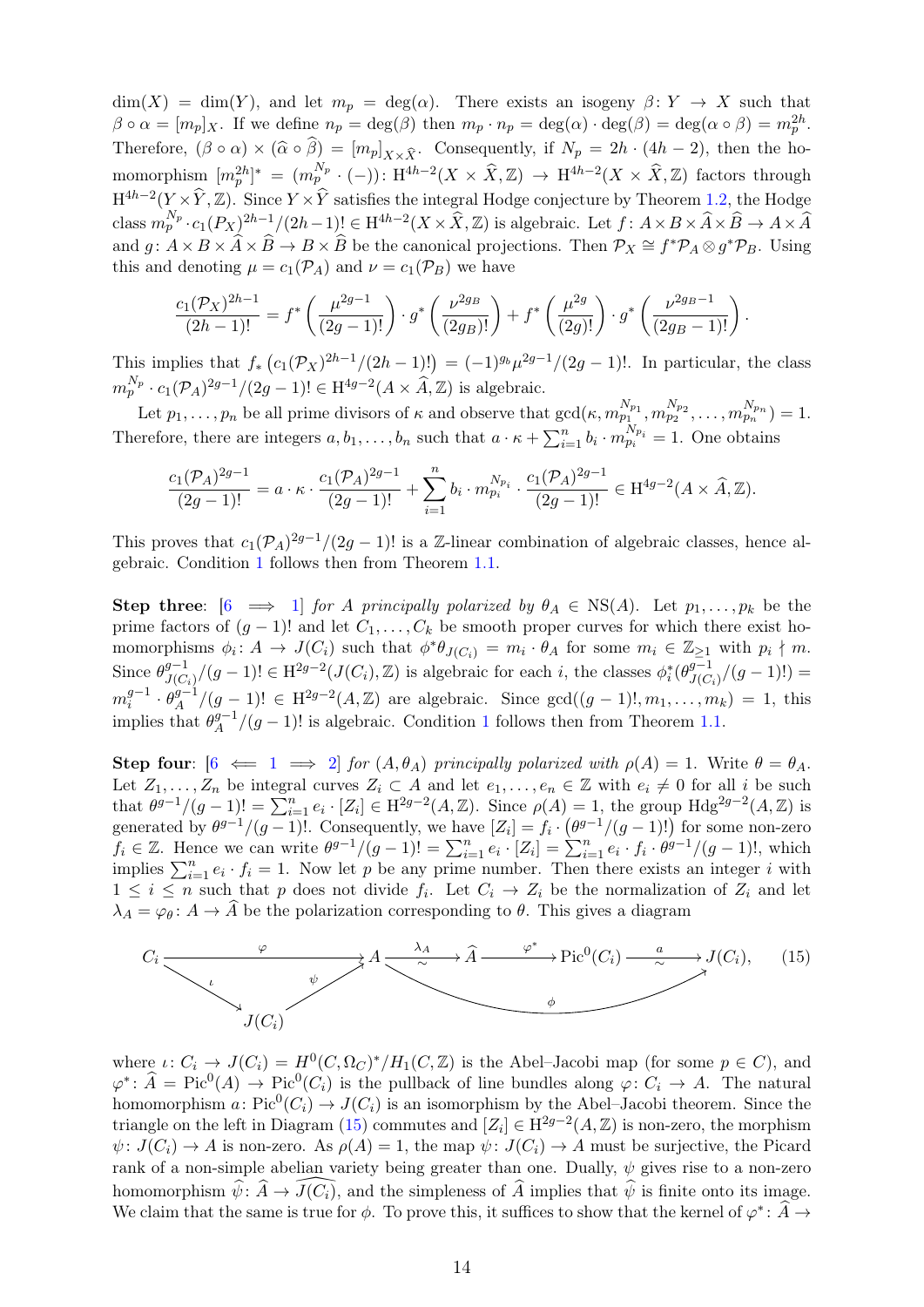$Pic^0(C_i)$  is finite. Since the homomorphism  $\iota^* \colon \widehat{J(C_i)} \to Pic^0(C_i)$  induced by the embedding  $\iota: C_i \to J(C_i)$  is an isomorphism, dualizing the triangle on the left in Diagram [\(15\)](#page-13-0) proves our claim. By construction, we have  $\varphi_*[C_i] = [Z_i] = f_i \cdot \theta^{g-1}/(g-1)! \in H^{2g-2}(A, \mathbb{Z})$ . By a version of Welters' Criterion (see [\[BL04,](#page-19-11) Lemma 12.2.3]), this implies that  $\phi^* \left( \theta_{J(C_i)} \right) = f_i \cdot \theta \in H^2(A, \mathbb{Z})$ , where  $\theta_{J(C_i)} \in H^2(J(C_i), \mathbb{Z})$  is the canonical principal polarization. In particular, [6](#page-12-6) holds.

We claim that also [2](#page-12-1) holds. Let  $j: A_0 \hookrightarrow J(C_i)$  be the embedding of  $A_0 = \phi(A)$  into  $J(C_i)$ and let  $\lambda_0: A_0 \to \hat{A}_0$  be the polarization on  $A_0$  induced by j. We have  $\phi^*(\lambda) = \varphi_{f_i \cdot \theta} = f_i \cdot \varphi_{\theta} = f_i \cdot \varphi_{\theta}$  $f_i \cdot \lambda_A$ . We obtain a commutative diagram



Let G be the kernel of  $\pi$ . Define  $K = \text{Ker}([f_i]_A) = \text{Ker}(f_i \cdot \lambda_A) \cong (\mathbb{Z}/f_i)^{2g} \subset A$ , and  $U =$  $\text{Ker}(\hat{\pi} \circ \lambda_0) \subset A_0$ . Also define  $H = \text{Ker}(\lambda_0)$ , and observe that  $H \subset U$ . The exact sequence  $0 \to G \to K \to U \to 0$  shows that if a, k, u and h are the respective orders of G, K, U and H, then one has

<span id="page-14-0"></span>
$$
h|u|k|f_i \quad \text{and} \quad a|k|f_i. \tag{16}
$$

Then define  $B = \text{Ker}(\hat{i} \circ \lambda) \subset J(C_i)$  with inclusion  $i: B \hookrightarrow J(C_i)$ . It is easy to see that B is connected. Moreover, we have  $A_0 \cap B = H$  and, therefore, an exact sequence of commutative group schemes

$$
0 \to H \to A_0 \times B \xrightarrow{\psi} J(C_i) \to 0.
$$

The morphism  $\alpha \colon A \times B \to J(C_i)$ , defined as the composition  $A \times B \xrightarrow{\pi \times \text{id}} A_0 \times B \xrightarrow{\psi} J(C_i)$ , is an isogeny. Since the degree of an isogeny is multiplicative in compositions, we have deg( $\alpha$ ) =  $\deg (\psi \circ (\pi \times id)) = \deg(\psi) \cdot \deg(\pi \times id) = h \cdot \deg(\pi) = h \cdot a$ . In particular, p does not divide  $deg(\alpha)$  because h and a divide  $f_i$  by Equation [\(16\)](#page-14-0).  $\Box$ 

*Proof of Theorem [1.3.](#page-1-5)* According to Theorem [1.1,](#page-1-4) it suffices to show that the cohomology class  $c_1(\mathcal{P}_A)^{2g-1}/(2g-1)! \in \mathrm{H}^{4g-2}(A \times \widehat{A}, \mathbb{Z})$  is algebraic for  $[(A, \lambda)]$  in a dense subset X of  $\mathsf{A}_{g,\delta}(\mathbb{C})$ as in the statement. Define  $D = diag(\delta_1, \ldots, \delta_q)$  and define, for each subring R of C, a group

$$
Sp_{2g}^{\delta}(R) = \left\{ M \in GL_{2g}(R) \mid M\begin{pmatrix} 0 & D \ -D & 0 \end{pmatrix} M^t = \begin{pmatrix} 0 & D \ -D & 0 \end{pmatrix} \right\}.
$$

The isomorphism

$$
\mathrm{Sp}_{2g}^{\delta}(\mathbb{R}) \to \mathrm{Sp}_{2g}(\mathbb{R}), \quad M \mapsto \begin{pmatrix} 1_g & 0 \\ 0 & D \end{pmatrix}^{-1} M \begin{pmatrix} 1_g & 0 \\ 0 & D \end{pmatrix}
$$

induces an action of  $\text{Sp}_{2g}^{\delta}(\mathbb{Z})$  on the genus g Siegel space  $\mathbb{H}_g$ , and the period map defines an isomorphism of complex analytic spaces  $A_{g,\delta}(\mathbb{C}) \cong Sp_{2g}^{\delta}(\mathbb{Z}) \setminus \mathbb{H}_g$  [\[BL04,](#page-19-11) Theorem 8.2.6]. Pick any prime number  $\ell > (2g - 1)!$  and consider, for a period matrix  $x \in \mathbb{H}_q$ , the orbit  $\text{Sp}_{2g}^{\delta}(\mathbb{Z}[1/\ell]) \cdot x \subset \mathbb{H}_g$ . Let  $(A, \lambda)$  be a polarized abelian variety admitting a period matrix equal to x. The image of  $\text{Sp}_{2g}^{\delta}(\mathbb{Z}[1/\ell]) \cdot x$  in  $\mathsf{A}_{g,\delta}(\mathbb{C})$  is the Hecke-l-orbit of  $[(A,\lambda)] \in \mathsf{A}_{g,\delta}(\mathbb{C}),$ i.e. the set of isomorphism classes of polarized abelian varieties  $[(B,\mu)] \in A_{q,\delta}(\mathbb{C})$  for which there exists integers  $n, m \in \mathbb{Z}_{\geq 0}$  and an isomorphism of polarized rational Hodge structures  $\phi: H_1(B, \mathbb{Q}) \stackrel{\sim}{\to} H_1(A, \mathbb{Q})$  such that  $\ell^n \cdot \phi$  and  $\ell^m \cdot \phi^{-1}$  are morphisms of integral Hodge structures (Hecke orbits were studied in positive characteristic in e.g. [\[Cha95;](#page-19-12) [CO19\]](#page-19-13)). The degree of the isogeny  $\alpha = \ell^n \phi$  must be  $\ell^k$  for some nonnegative integer k. In particular, if one abelian variety in a Hecke-ℓ-orbit happens to be isomorphic to a Jacobian, then every abelian variety in that orbit is  $\ell$ -power isogenous to a Jacobian, see Definition [4.5.](#page-12-7)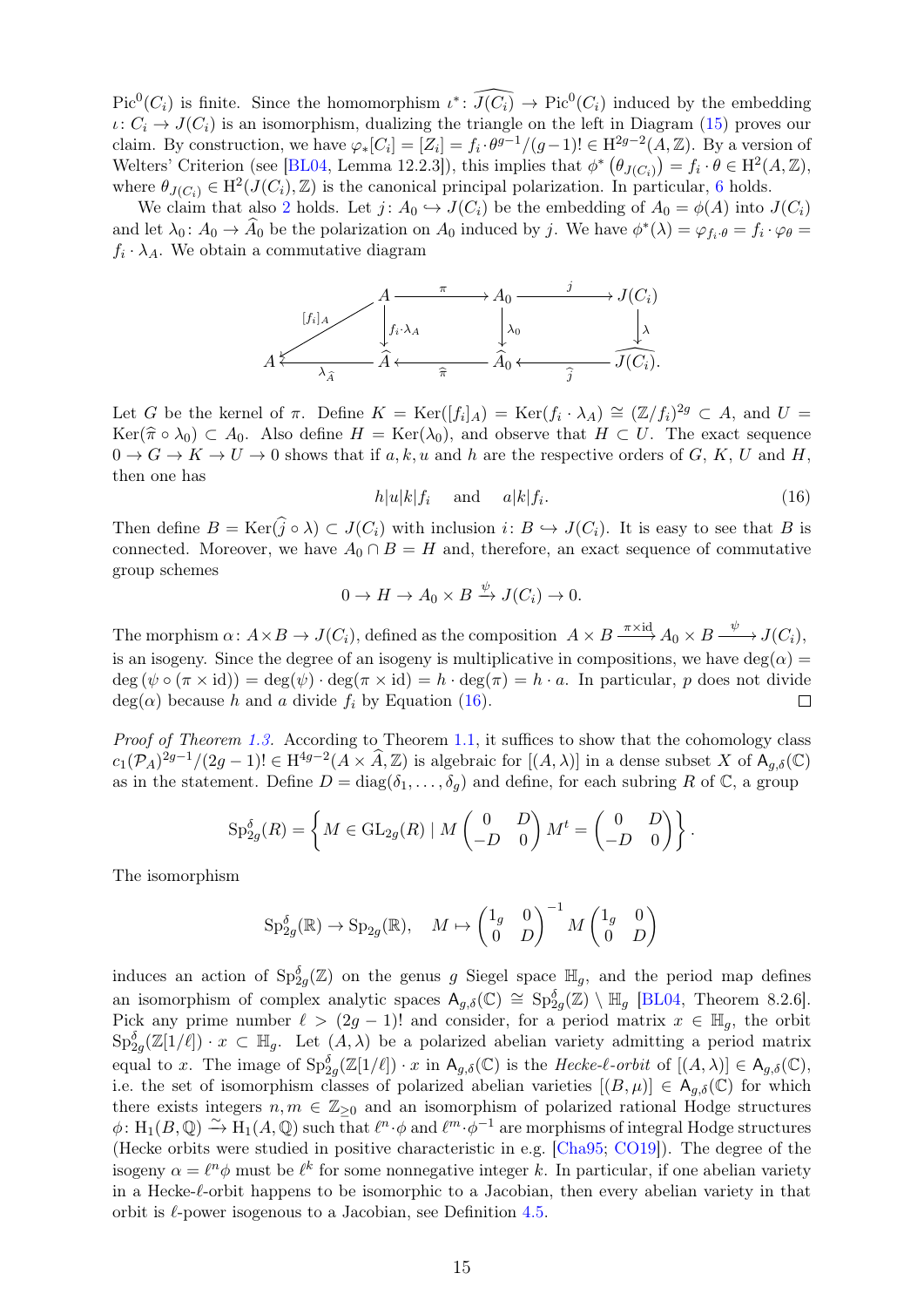The decomposition of a polarized abelian variety into non-decomposable polarized abelian subvarieties is unique [\[Deb96,](#page-19-14) Corollaire 2], which implies that the following morphism

$$
\pi \colon \prod_{i=1}^g A_{1,1} \to A_{g,\delta}, \quad \left( [(E_1, \lambda_1)], \dots, [(E_g, \lambda_g)] \right) \mapsto \left( [E_1 \times \dots \times E_g, \delta_1 \cdot \lambda_1 \times \dots \times \delta_g \cdot \lambda_g) \right]
$$

is finite onto its image. Thus  $A_{q,\delta}$  contains a g-dimensional subvariety on which the integral Hodge conjecture for one-cycles holds. We claim that  $Sp_{2g}^{\delta}(\mathbb{Z}[1/\ell])$  is dense in  $Sp_{2g}(\mathbb{R})$ . Since  $\text{Sp}_{2g}^{\delta}(\mathbb{Q})$  arises as the group of rational points of an algebraic subgroup  $\text{Sp}_{2g}^{\delta}$  of  $\text{GL}_{2g}$  over  $\mathbb{Q}$ [\[PR94,](#page-20-14) Chapter 2, §2.3.2], which is isomorphic to  $Sp_{2g}$  over Q, this claim follows from the well-known fact that for  $S = \{\ell\} \subset \text{Spec } \mathbb{Z}$ , the algebraic group  $\text{Sp}_{2g}$  satisfies the strong approximation property with respect to  $S$  [\[PR94,](#page-20-14) Chapter 7, §7.1] (indeed, this is classical and follows from the non-compactness of  $Sp_{2g}(\mathbb{Q}_\ell)$ , see [\[PR94,](#page-20-14) Theorem 7.12]).

Let  $V = \pi \left( \prod_{i=1}^g A_{1,1} \right) \subset A_{g,\delta}$ . Then  $X' \coloneqq \text{Sp}_{2g}^{\delta}(\mathbb{Z}[1/\ell]) \cdot V = \cup_i Z_i \subset A_{g,\delta}(\mathbb{C})$  is a countable union of closed analytic subsets  $Z_i \subset A_{q,\delta}(\mathbb{C})$  of dimension dim  $Z_i \geq g$  such that  $X' \subset A_{q,\delta}(\mathbb{C})$ is dense in the analytic topology and  $c_1(\mathcal{P}_A)^{2g-1}/(2g-1)! \in H^{4g-2}(A \times \widehat{A}, \mathbb{Z})$  is algebraic for every polarized abelian variety  $(A, \lambda)$  of polarization type  $\delta$  whose isomorphism class lies in X'. To prove the theorem, we are reduced to proving that there exists a similar countable union  $X \subset A_{q,\delta}(\mathbb{C})$  whose components are algebraic. For this, it suffices to prove the following *claim:* the locus of  $[(A, \lambda)] \in A_{g,\delta}(\mathbb{C})$  such that  $c_1(\mathcal{P}_A)^{2g-1}/(2g-1)! \in H^{4g-2}(A \times \widehat{A}, \mathbb{Z})_{\text{alg}}$  is a countable union  $W = \bigcup_j Y_j \subset A_{g,\delta}(\mathbb{C})$  of closed algebraic subsets  $Y_j \subset A_{g,\delta}(\mathbb{C})$ . Indeed, if this holds, then  $X' \subset W$  and since each  $Z_i \subset X$  is irreducible, each  $Z_i$  is contained in an irreducible component  $Y_j \subset W$ . We may then define X as the union of those  $Y_j \subset W$  that contain some  $Z_i$ .

To prove the claim, let  $U \to \mathcal{A}_{g,\delta}$  be a finite étale cover of the moduli stack  $\mathcal{A}_{g,\delta}$  and let  $\mathcal{X} \to U$  be the pullback of the universal family of abelian varieties along  $U \to \mathcal{A}_{g,\delta}$ . This gives an abelian scheme  $X \times \hat{X} \to U$  carrying a relative Poincaré line bundle  $\mathcal{P}_{X/U}$  and arguments similar to those used to prove Lemma [4.4](#page-11-3) show that indeed, for each irreducible component  $U' \subset U$ , the locus in  $U'(\mathbb{C})$  where  $c_1(\mathcal{P}_A)^{2g-1}/(2g-1)!$  is algebraic is a countable union of closed algebraic subvarieties of  $U'(\mathbb{C})$ .

Finally, Theorem [1.1](#page-1-4) implies that for each  $[(A, \lambda)] \in X$ , the integral Hodge conjecture for one-cycles holds for the abelian variety A, so we are done.  $\Box$ 

<span id="page-15-0"></span>**Remark 4.7.** Using level structures one can show that whenever  $gcd(\prod_i \delta_i, (2g - 1)!) = 1$ (or, more generally,  $gcd(\prod_i \delta_i, (2g-2)!)=1$ , see Section [5](#page-16-0) below), there is a countable union  $X = \bigcup_i Z_i \subset A_{g,\delta}(\mathbb{C})$  as in Theorem [1.3](#page-1-5) such that  $\dim Z_i \geq 3g-3$ . Indeed, let  $A_{g,\delta_g}^*$  be the moduli space of principally polarized abelian varieties of dimension g with  $\delta_g$ -level structure. Then there is a natural morphism  $\phi: \mathsf{A}_{g,\delta_g}^* \to \mathsf{A}_{g,\delta}$  such that for any  $x = [(A,\lambda)] \in \mathsf{A}_{g,\delta_g}^*(\mathbb{C})$  with  $[(B,\mu)] = \phi(x) \in \mathsf{A}_{g,\delta}(\mathbb{C})$ , there exists an isogeny  $\alpha \colon A \to B$  of degree  $\prod_{i=1}^{g} \delta_i$ , see [\[Mum71\]](#page-20-15).

Remark 4.8. In the principally polarized case, the density in the moduli space of those abelian varieties that satisfy the integral Hodge conjecture for one-cycles admits another proof which might be interesting for comparison. Let  $A_q$  be the coarse moduli space of principally polarized complex abelian varieties of dimension g and let  $[(A, \theta)]$  be a closed point of  $A_q$ . Then by [\[BL04,](#page-19-11) Exercise 5.6.(10)], the following are equivalent: (i) A is isogenous to the g-fold self-product  $E^g$ for an elliptic curve E with complex multiplication, (ii) A has maximal Picard rank  $\rho(A) = g^2$ , (iii) A is isomorphic to the product  $E_1 \times \cdots \times E_g$  of pairwise isogenous elliptic curves  $E_i$  with complex multiplication. If any of these conditions is satisfied, then A satisfies the integral Hodge conjecture for one-cycles by Theorem [1.2.](#page-1-3) Moreover, the set of isomorphism classes of principally polarized abelian varieties  $(A, \theta)$  for which this holds is dense in  $A_{q}$  by [\[Lan75\]](#page-20-16). For an explicit example in dimension  $q = 4$  of a principally polarized abelian variety  $(A, \theta)$  that satisfies one of the equivalent conditions above, but which is not isomorphic to a Jacobian, see [\[Deb87,](#page-19-15) §5].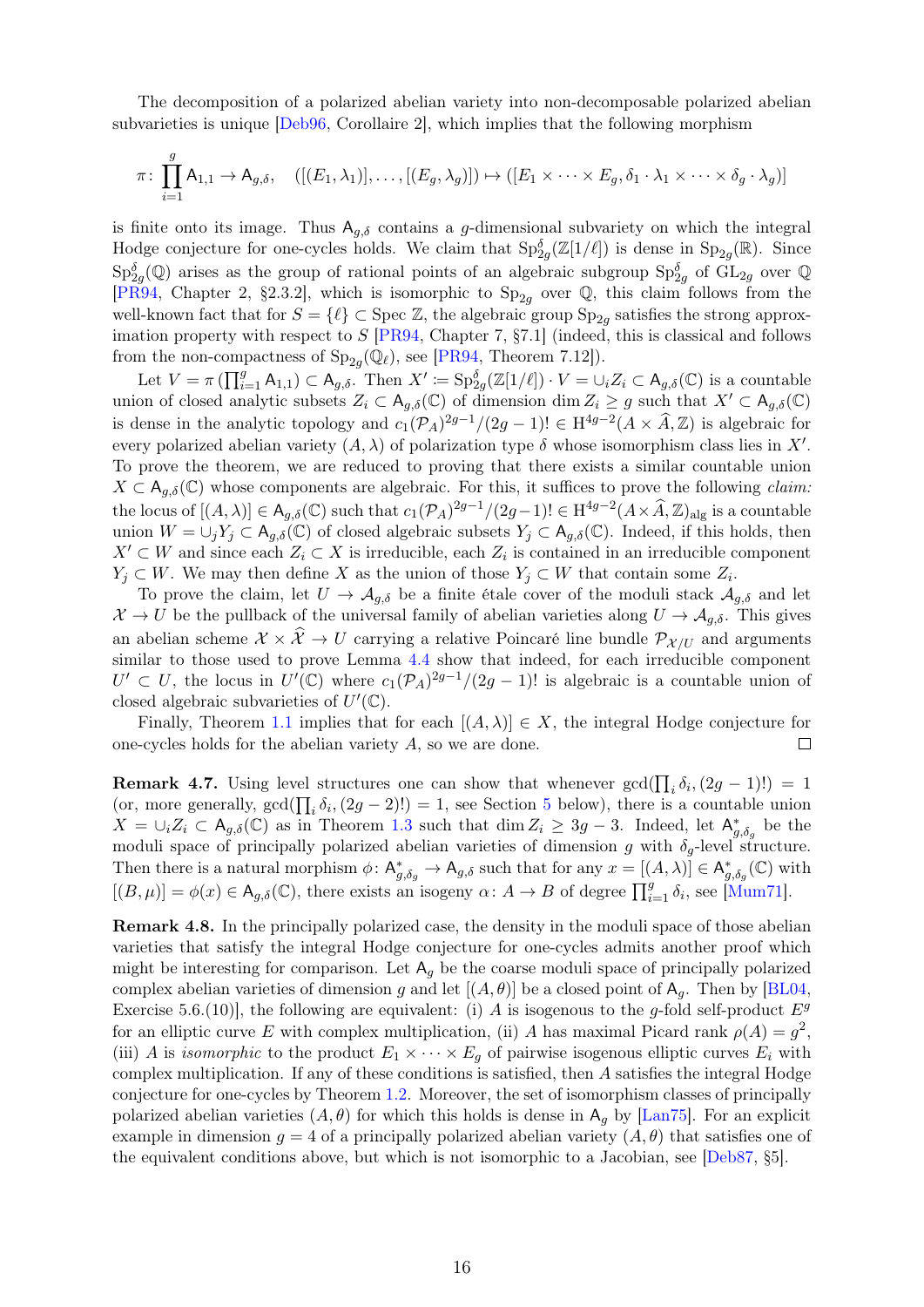## <span id="page-16-0"></span>5 The integral Hodge conjecture for one-cycles up to factor  $n$

In this section, we study a property of a smooth projective complex variety that lies somewhere in between the integral Hodge conjecture and the usual (i.e. rational) Hodge conjecture. The key will be the following:

**Definition 5.1.** Let  $d, k, n \in \mathbb{Z}_{\geq 1}$  and let X be a smooth projective variety over  $\mathbb C$  of dimension d. Recall the definition of the degree  $2d - 2k$  Voisin group of X [\[Voi16;](#page-20-9) [Per20\]](#page-20-8):

$$
Z^{2d-2k}(X) \coloneqq \text{Hdg}^{2d-2k}(X,\mathbb{Z})/\text{H}^{2d-2k}(X,\mathbb{Z})_{\text{alg}} = \text{Coker}\left(\text{CH}_k(X) \to \text{Hdg}^{2d-2k}(X,\mathbb{Z})\right).
$$

We say that X satisfies the integral Hodge conjecture for k-cycles up to factor n if  $Z^{2d-2k}(X)$  is annihilated by n (in other words, if  $n \cdot x \in H^{2d-2k}(X,\mathbb{Z})_{\text{alg}}$  for every  $x \in H^{2d-2k}(X,\mathbb{Z})$ ).

<span id="page-16-5"></span><span id="page-16-2"></span>**Lemma 5.2.** Let A be a complex abelian variety of dimension g. Define  $\sigma_A \in H^{4g-4}(A \times \widehat{A}, \mathbb{Z})$ to be the class  $c_1(\mathcal{P}_A)^{2g-2}/(2g-2)!$ .

1. Let n be a positive integer and let  $\mathcal{F}_n: \mathrm{CH}^1(\widehat{A}) \to \mathrm{CH}_1(A)$  be a group homomorphism such that the following diagram commutes:

$$
\mathrm{CH}^1(\widehat{A}) \xrightarrow{\mathcal{F}_n} \mathrm{CH}_1(A)
$$
  

$$
\downarrow \qquad \qquad \downarrow
$$
  

$$
\mathrm{H}^2(\widehat{A}, \mathbb{Z}) \xrightarrow{n \cdot \mathscr{F}_{\widehat{A}}} \mathrm{H}^{2g-2}(A, \mathbb{Z}).
$$

Then A satisfies the integral Hodge conjecture for one-cycles up to factor n.

2. Let  $n \in \mathbb{Z}_{\geq 1}$  $n \in \mathbb{Z}_{\geq 1}$  $n \in \mathbb{Z}_{\geq 1}$  be such that  $n \cdot \sigma_A$  is algebraic. Then a homomorphism  $\mathcal{F}_n$  as in 1 exists.

<span id="page-16-3"></span>*Proof.* Statement [1](#page-16-2) follows immediately from the fact that  $CH^1(\widehat{A}) \to Hdg^2(\widehat{A}, \mathbb{Z})$  is surjective by Lefschetz (1, 1). To prove [2,](#page-16-3) first observe that if  $\sigma_{\widehat{A}} := c_1(\mathcal{P}_{\widehat{A}})^{2g-2}/(2g-2)! \in H^{4g-4}(\widehat{A} \times A, \mathbb{Z}),$ then  $n \cdot \sigma_{\hat{A}}$  is algebraic since  $n \cdot \sigma_A$  is. Let  $\Sigma_n \in CH_2(\hat{A} \times A)$  be such that  $cl(\Sigma_n) = n \cdot \sigma_{\hat{A}}$ . This gives a commutative diagram:

$$
\mathrm{CH}^1(\widehat{A}) \xrightarrow{\pi_1^*} \mathrm{CH}^1(\widehat{A} \times A) \xrightarrow{\cdot \Sigma_n} \mathrm{CH}^{2g-1}(\widehat{A} \times A) \xrightarrow{\pi_{2,*}} \mathrm{CH}_1(A)
$$
\n
$$
\downarrow_{cl} \qquad \qquad \downarrow_{cl} \qquad \qquad \downarrow_{cl} \qquad \qquad \downarrow_{cl}
$$
\n
$$
\mathrm{H}^2(\widehat{A}, \mathbb{Z}) \xrightarrow{\pi_1^*} \mathrm{H}^2(\widehat{A} \times A, \mathbb{Z}) \xrightarrow{\cdot n \cdot \sigma_{\widehat{A}}} \mathrm{H}^{4g-2}(\widehat{A} \times A, \mathbb{Z}) \xrightarrow{\pi_{2,*}} \mathrm{H}^{2g-2}(A, \mathbb{Z}).
$$

Since  $\pi_{2,*} \circ ((-) \cdot n \cdot \sigma_{\widehat{A}}) \circ \pi_1^* = n \cdot \mathscr{F}_{\widehat{A}},$  the homomorphism  $\mathcal{F}_n := \pi_{2,*} \circ ((-) \cdot \Sigma_n) \cdot \pi_1^*$  has the required property.  $\Box$ 

<span id="page-16-1"></span>**Theorem 5.3.** Consider a complex abelian variety A of dimension g. Define the cycle  $\sigma_A \in$  $H^{4g-4}(A \times \widehat{A}, \mathbb{Z})$  as before and define  $\rho_A = c_1(\mathcal{P}_A)^{2g-1}/(2g-1)! \in H^{4g-2}(A \times \widehat{A}, \mathbb{Z}).$ 

- <span id="page-16-4"></span>1. Let  $n \in \mathbb{Z}_{\geq 1}$  be such that  $n \cdot \rho_A$  is algebraic. Then  $n^2 \cdot \sigma_A$  is algebraic. In particular, A satisfies the integral Hodge conjecture up to factor  $gcd(n^2, (2g-2)!)$  in this case.
- <span id="page-16-6"></span>2. If A is principally polarized, and  $n \in \mathbb{Z}_{\geq 1}$  is such that  $n \cdot \gamma_{\theta} \in \text{Hdg}^{2g-2}(A, \mathbb{Z})$  is algebraic, then  $n \cdot \rho_A \in \text{Hdg}^{4g-2}(A \times \widehat{A}, \mathbb{Z})$  is algebraic.
- <span id="page-16-7"></span>3. We have that A satisfies the integral Hodge conjecture for one-cycles up to factor  $(2g-2)!$ , and Prym varieties satisfy the integral Hodge conjecture for one-cycles up to factor 4.

Proof. [1.](#page-16-4) By Lemma [3.4,](#page-5-3) one has

$$
\sigma_A = c_1(\mathcal{P}_A)^{2g-2}/(2g-2)! = (-1)^g \cdot (\rho_A)^{*2}/2! \in \mathcal{H}^{4g-4}(A \times \widehat{A}, \mathbb{Z}).
$$

By Theorem [3.7,](#page-7-2) this implies that if  $n \cdot \rho_A$  is algebraic, then  $n^2 \cdot \sigma_A$  is algebraic. Since  $(2g-2)!\cdot \sigma_A$ is algebraic, it follows that  $gcd(n^2, (2g-2)!) \cdot \sigma_A$  is algebraic. Thus we are done by Lemma [5.2.](#page-16-5)

[2.](#page-16-6) This follows from Lemma [3.5.](#page-7-3)

[3.](#page-16-7) This follows from Lemma [5.2,](#page-16-5) parts [1](#page-16-4) and [2](#page-16-6) and the fact that if  $A$  is a  $q$ -dimensional Prym variety with principal polarization  $\theta \in Hdg^2(A, \mathbb{Z})$ , then  $2 \cdot \gamma_{\theta} \in H^{2g-2}(A, \mathbb{Z})$  is algebraic.  $\Box$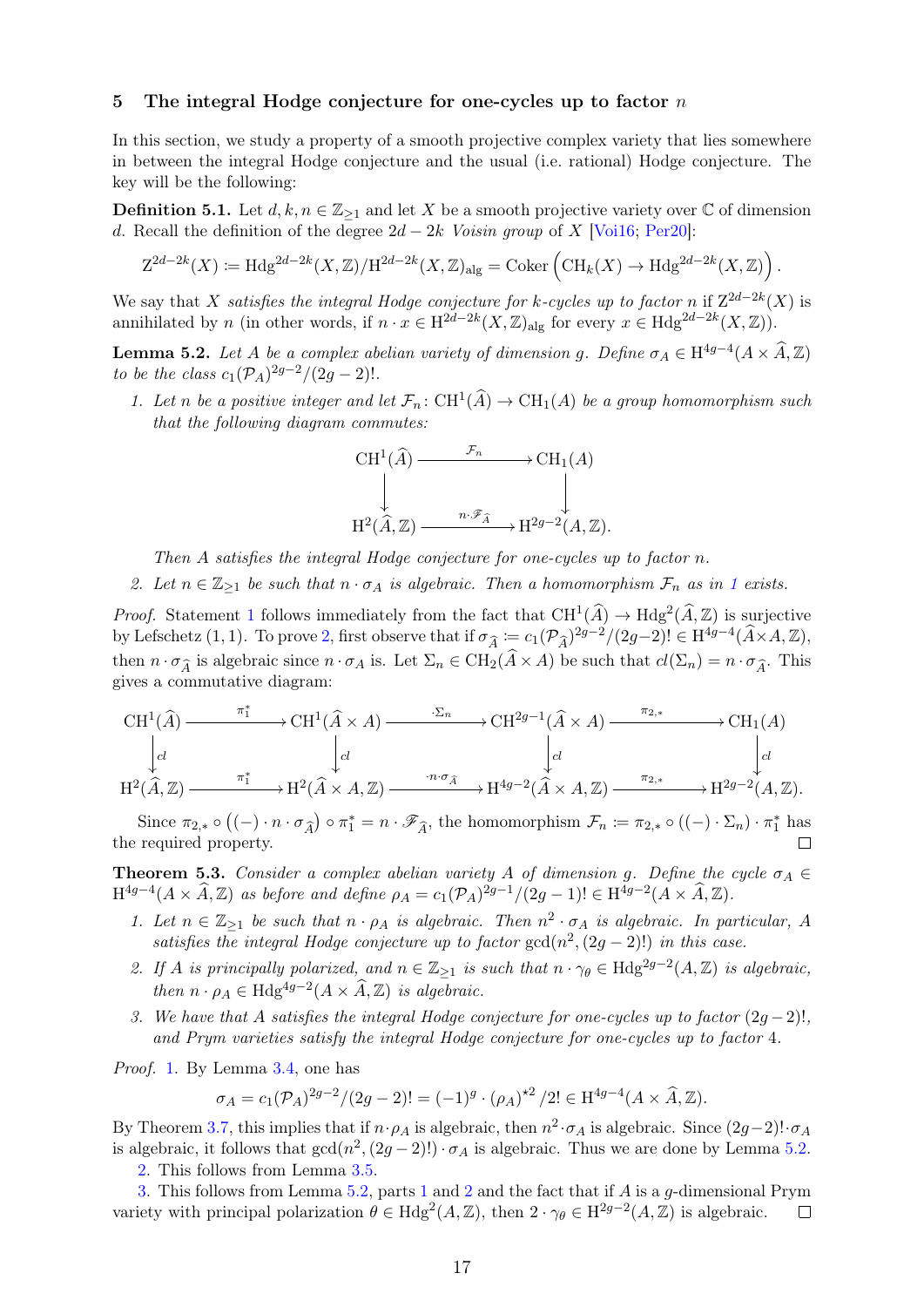## 6 The integral Tate conjecture for one-cycles on abelian varieties over the separable closure of a finitely generated field

Let X be a smooth projective variety over the separable closure  $k$  of a finitely generated field. Let  $k_0$  be a finitely generated field of definition of X. A class  $u \in H^{2i}_{\text{\'{e}t}}(X, \mathbb{Z}_\ell(i))$  is an *integral Tate* class if it is fixed by some open subgroup of  $Gal(k/k_0)$ . Totaro has shown that for codimensionone cycles on X, the Tate conjecture over k implies the integral Tate conjecture over  $k$  [\[Tot21,](#page-20-3) Lemma 6.2. This means that every integral Tate class is the class of an algebraic cycle over  $k$ with  $\mathbb{Z}_{\ell}$ -coefficients.

Suppose that  $A_{k}$  is an abelian variety, defined over a finitely generated field  $k_0 \subset k$  such that k is the separable closure of  $k_0$ . Then the Tate conjecture for codimension-one cycles holds for A over k by results of Tate  $[Tat66]$ , Faltings  $[Fal83]$ ; Fal $+86$ , and Zarhin [\[Zar74b;](#page-20-18) [Zar74a\]](#page-20-19). By the above, A satisfies the integral Tate conjecture for codimension-one cycles over  $k$ . On the other hand, the Fourier transform defines an isomorphism

<span id="page-17-1"></span>
$$
\mathcal{F}_A \colon \mathrm{H}^2_{\mathrm{\acute{e}t}}(A, \mathbb{Z}_\ell(1)) \xrightarrow{\sim} \mathrm{H}^{2g-2}_{\mathrm{\acute{e}t}}(\widehat{A}, \mathbb{Z}_\ell(g-1)),\tag{17}
$$

see [\[Tot21,](#page-20-3) Section 7]. Since [\(17\)](#page-17-1) is Galois-equivariant (the Poincaré bundle being defined over  $k_0$ ) it sends integral Tate classes to integral Tate classes. Therefore, to prove the integral Tate conjecture for one-cycles on A, it suffices to lift [\(17\)](#page-17-1) to a homomorphism  $\mathrm{CH}^1(A)_{\mathbb{Z}_{\ell}} \to \mathrm{CH}_1(\widehat{A})_{\mathbb{Z}_{\ell}}$ .

Proof of Theorem [1.6.](#page-2-1) This follows from the above together with Proposition [3.12](#page-0-0)[.2.](#page-9-10)  $\Box$ 

<span id="page-17-2"></span>**Corollary 6.1.** Let A and B be abelian varieties defined over the separable closure k of a finitely generated field, of respective dimensions  $g_A$  and  $g_B$ .

- 1. The classes  $\rho_A \in H_{\text{\'et}}^{4g_A-2}(A \times \widehat{A}, \mathbb{Z}_\ell(2g_A-1))$  and  $\rho_B \in H_{\text{\'et}}^{4g_B-2}(B \times \widehat{B}, \mathbb{Z}_\ell(2g_A-1))$  are algebraic if and only if  $A \times \widehat{A}$ ,  $B \times \widehat{B}$ ,  $A \times B$  and  $\widehat{A} \times \widehat{B}$  satisfy the integral Tate conjecture for one-cycles.
- <span id="page-17-3"></span>2. If A and B are principally polarized, then the integral Tate conjecture for one-cycles holds for  $A \times B$  if and only if it holds for both A and B.
- <span id="page-17-4"></span>3. If  $\theta \in H^2_{\text{\'et}}(A, \mathbb{Z}_\ell(1))$  is the first Chern class of an ample line bundle that induces a principal polarization on A, and if the minimal class  $\gamma_{\theta} = \theta^{g-1}/(g-1)! \in H_{\text{\'et}}^{2g-2}(A, \mathbb{Z}_\ell(g-1))$  is algebraic, then  $\theta^i/i!$  in  $\mathrm{H}^{2i}_{\text{\'et}}(A, \mathbb{Z}_\ell(i))$  is algebraic for each  $i \in \mathbb{Z}_{\geq 1}$ .

Proof. [1.](#page-17-2) See Equation [\(10\)](#page-8-10).

[2.](#page-17-3) This is true because the minimal cohomology class of the product is algebraic if and only if the minimal cohomology classes of the factors are algebraic.

[3.](#page-17-4) One has  $\theta^i/i! = \gamma_A^{*(g-i)}$  $\int_{\theta}^{*(g-i)}$ / $(g-i)!$  by [\[Bea83,](#page-19-0) Corollaire 2].  $\Box$ 

Combining Theorems [1.1](#page-1-4) and [1.6,](#page-2-1) we obtain:

<span id="page-17-0"></span>**Corollary 6.2.** Let  $A_K$  be a principally polarized abelian variety over a number field  $K \subset \mathbb{C}$  and let  $A_{\mathbb{C}}$  be its base change to  $\mathbb{C}$ . Then  $A_{\mathbb{C}}$  satisfies the integral Hodge conjecture for one-cycles if and only if  $A_{\bar{K}}$  satisfies the integral Tate conjecture for one-cycles over  $K = \mathbb{Q}$ .

*Proof.* We view  $\overline{Q}$  as a subfield of  $\mathbb C$  in a way compatible with the inclusion  $K \hookrightarrow \mathbb C$ . For a prime number  $\ell$ , let  $\theta_{\ell} = c_1(\mathcal{L}) \in H^2_{\text{\'et}}(A_{\bar{\mathbb{Q}}}, \mathbb{Z}_{\ell}(1))$  be the  $\ell$ -adic étale cohomology class of  $\mathcal{L}$ . On the other hand, define  $\theta_{\mathbb{C}} \in \text{NS}(A) \subset H^2(A_{\mathbb{C}}, \mathbb{Z})$  to be the polarization of the complex abelian variety  $A_{\mathbb{C}}$ . By Theorems [1.1](#page-1-4) and [1.6,](#page-2-1) it suffices to show that  $\gamma_{\theta_{\mathbb{C}}} \in H^{2g-2}(A_{\mathbb{C}},\mathbb{Z})$  is algebraic if and only if  $\gamma_{\theta_\ell} \in H^{2g-2}_{\text{\'et}}(A_{\bar{\mathbb{Q}}}, \mathbb{Z}_\ell(g-1))$  is in the image of [\(1\)](#page-2-0) for each prime number l. We have, by definition, that  $Z^{2g-\tilde{2}}(A) = \text{Coker}(\text{CH}_1(A_{\mathbb{C}}) \to \text{H}^{2g-2}(A_{\mathbb{C}}, \mathbb{Z}))$ . This implies that  $Z^{2g-2}(A) \otimes \mathbb{Z}_{\ell} = \text{Coker}(\text{CH}_1(A_{\mathbb{C}})_{\mathbb{Z}_{\ell}} \to \text{H}^{2g-2}(A_{\mathbb{C}}, \mathbb{Z}_{\ell}).$ 

Suppose that  $\gamma_{\theta_\ell}$  is in the image of [\(1\)](#page-2-0) for every prime number  $\ell$ . Then  $Z^{2g-2}(A) \otimes \mathbb{Z}_\ell = 0$ for each prime number  $\ell$  by Theorem [1.6,](#page-2-1) which means that  $Z^{2g-2}(A) = 0$ . Conversely, suppose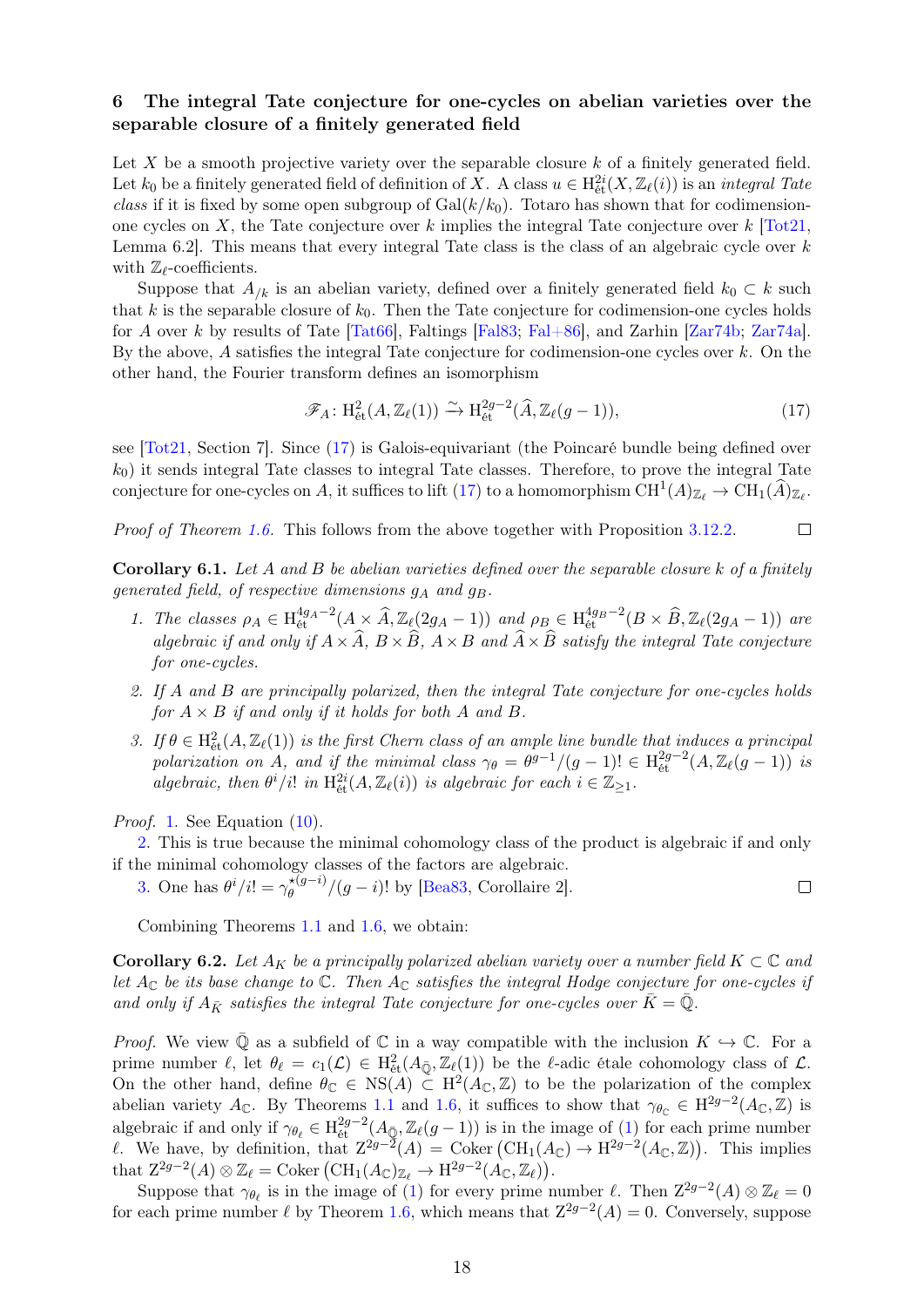that  $\gamma_{\theta} = \sum_{i=1}^{k} n_i \cdot cl(C_i)$  for some smooth projective curves  $C_i$  over  $\mathbb{C}$ . The Hilbert scheme  $\mathcal{H} = Hilb_{A_K/K}$  is defined over K; for each  $i = 1, \ldots, k$  we pick a  $\overline{\mathbb{Q}}$ -point in the connected component of H containing  $[C_i \subset A]$ . This gives smooth projective curves  $C'_i \subset A_{\bar{\mathbb{Q}}}$  over  $\bar{\mathbb{Q}}$  and we define  $\Gamma = \sum_i n_i \cdot [C'_i] \in \text{CH}_1(A_{\bar{\mathbb{Q}}})$ . On the one hand, we have  $cl(\Gamma_{\mathbb{C}}) = \gamma_{\theta_{\mathbb{C}}}$  by Lemma [4.4.](#page-11-3) On the other hand, the Artin comparison theorem gives an isomorphism of  $\mathbb{Z}_{\ell}$ -algebras

$$
\phi \colon \mathrm{H}_{\text{\'et}}^{\bullet}(A_{\bar{\mathbb{Q}}}, \mathbb{Z}_{\ell}) = \mathrm{H}_{\text{\'et}}^{\bullet}(A_{\mathbb{C}}, \mathbb{Z}_{\ell}) \cong \mathrm{H}^{\bullet}(A_{\mathbb{C}}, \mathbb{Z}) \otimes_{\mathbb{Z}} \mathbb{Z}_{\ell}.
$$

Since  $\phi$  is compatible with the cycle class maps  $CH(A_{\overline{Q}}) \to H^{\bullet}_{\text{\'et}}(A_{\overline{Q}}, \mathbb{Z}_\ell)$  and  $CH(A_{\mathbb{C}}) \to$  $H^{\bullet}(A_{\mathbb{C}}, \mathbb{Z})$ , we have  $\phi(\gamma_{\theta_{\ell}}) = \gamma_{\theta_{\mathbb{C}}}$  and  $\phi(cl(\Gamma)) = cl(\Gamma_{\mathbb{C}}) = \gamma_{\theta_{\mathbb{C}}}$ . Therefore,  $cl(\Gamma) = \gamma_{\theta_{\ell}}$ .  $\Box$ 

Another corollary of Theorem [1.6](#page-2-1) is that the integral Tate conjecture for one-cycles on abelian varieties is stable under specialization. For example, one has the following (c.f. Corollary [4.3\)](#page-11-1):

<span id="page-18-0"></span>Corollary 6.3. Let  $A_K$  be a principally polarized abelian variety over a number field K and suppose that  $A_{\bar{K}}$  satisfies the integral Tate conjecture for one-cycles over  $\bar{K}$ . Let  $\mathfrak p$  be a prime ideal of the ring of integers  $\mathcal{O}_K$  of K at which  $A_K$  has good reduction and write  $\kappa = \mathcal{O}_K/\mathfrak{p}$ . Then the abelian variety  $A_{\bar{\kappa}}$  over  $\bar{\kappa}$  satisfies the integral Tate conjecture for one-cycles over  $\bar{\kappa}$ .

*Proof.* Write  $S = \text{Spec } \mathcal{O}_K$  and let  $A \to S$  be the Néron model of  $A_K$ . Let R (resp.  $K_p$ ) be the completion of  $\mathcal{O}_K$  (resp. K) at the prime **p**. The natural composition  $K \to K_{\mathfrak{p}} \to \bar{K}_{\mathfrak{p}}$  induces an embedding  $\bar{K} \to \bar{K}_{\mathfrak{p}}$ , where  $\bar{K}_{\mathfrak{p}}$  is an algebraic closure of  $K_{\mathfrak{p}}$ . This gives a commutative diagram, where the square on the right is provided in [\[Ful98,](#page-19-10) Example 20.3.5]:

<span id="page-18-1"></span>
$$
\mathrm{CH}(A_{\bar{K}})_{\mathbb{Z}_{\ell}} \longrightarrow \mathrm{CH}(A_{\bar{K}_{\mathfrak{p}}})_{\mathbb{Z}_{\ell}} \longrightarrow \mathrm{CH}(A_{\bar{K}})_{\mathbb{Z}_{\ell}} \qquad (18)
$$
\n
$$
\downarrow \qquad \qquad \downarrow \qquad \qquad \downarrow
$$
\n
$$
\oplus_{r\geq 0} \mathrm{H}_{\mathrm{\acute{e}t}}^{2r}(A_{\bar{K}}, \mathbb{Z}_{\ell}(r)) \xrightarrow{\sim} \oplus_{r\geq 0} \mathrm{H}_{\mathrm{\acute{e}t}}^{2r}(A_{\bar{K}_{\mathfrak{p}}}, \mathbb{Z}_{\ell}(r)) \xrightarrow{\sim} \oplus_{r\geq 0} \mathrm{H}_{\mathrm{\acute{e}t}}^{2r}(A_{\bar{\kappa}}, \mathbb{Z}_{\ell}(r)).
$$

Now the principal polarization  $\lambda_K : A_K \xrightarrow{\sim} \widehat{A}_K$  extends uniquely to a homomorphism  $\lambda : A \to \widehat{A}$ by the Néron mapping property [\[BLR90,](#page-19-18) Section 1.2, Definition 1] and since the same is true for the inverse  $\lambda_K^{-1}$ :  $\widetilde{A}_K \xrightarrow{\sim} A_K$  we find that  $\lambda$  is an isomorphism. In particular, we see that  $A_K$ is principally polarized and that the class in  $\mathrm{CH}^1(A_{\bar{K}})_{\mathbb{Z}_{\ell}}$  of a theta divisor on  $A_{\bar{K}}$  is sent to the class in  $\text{CH}^1(A_{\bar\kappa})_{\mathbb{Z}_{\ell}}$  of a theta divisor on  $A_{\bar\kappa}$ . Thus, the minimal class  $\gamma_{\theta_{\bar K}} \in \text{H}_{\text{\'et}}^{2g-2}(A_{\bar K}, \mathbb{Z}_{\ell}(g-1))$ is sent to the minimal class  $\gamma_{\theta_{\bar{\kappa}}} \in H^{2g-2}_{\text{\textup{\'et}}}(A_{\bar{\kappa}}, \mathbb{Z}_{\ell}(g-1))$  by the isomorphism on the bottom of Diagram [\(18\)](#page-18-1). It follows that  $\gamma_{\theta_{\bar{\kappa}}}$  is algebraic which by Theorem [1.6](#page-2-1) means that we are done.

Finally, let us prove Theorem [1.7.](#page-2-2) The theorem follows from Theorem [1.6](#page-2-1) together with a result of Chai on the density of an ordinary isogeny class in positive characteristic [\[Cha95\]](#page-19-12).

*Proof of Theorem [1.7.](#page-2-2)* For any  $t \in A_g(k)$ , let  $(A_t, \lambda_t)$  be a principally polarized abelian variety such that  $[(A_t, \lambda_t)] = t$ . Let  $A = E_1 \times \cdots \times E_g$  be the product of g ordinary elliptic curves  $E_i$  over k and provide A with its natural principal polarization. Let  $x \in A_q(k)$  be the point corresponding to the isomorphism class of A. Let  $q > (g-1)!$  be a prime number different from p and let  $\mathscr{G}_q(x) \subset A_q(k)$  be the set of isomorphism classes  $y = [(A_y, \lambda_y)]$  that admit an isogeny  $\phi\colon A_y\to A_x$  with  $\phi^*\lambda_x=q^N\cdot\lambda_y$  for some nonnegative integer N. We claim that  $A_y$  satisfies the integral Tate conjecture for one-cycles over k for any  $y \in \mathscr{G}_q(x)$ . Indeed, for such y there exists a nonnegative integer N such that the isogeny  $[q^N]$ :  $A_y \to A_y$  factors through  $A_x$ . Consequently,  $q^{(2g-2)\cdot N} \cdot \gamma_{\theta}$  is algebraic for the first Chern class  $\theta$  of the principal polarization on  $A_y$ , which implies that  $\gamma_{\theta}$  is algebraic (as  $q > (g - 1)!$ ). Thus, the claim follows from Theorem [1.6.](#page-2-1) Now  $\mathscr{G}_q(z)$  is dense in  $A_g$  for any ordinary principally polarized abelian variety  $(A_z, \lambda_z)$  by a result of Chai [\[Cha95,](#page-19-12) Theorem 2]. Therefore,  $\mathscr{G}_q(x)$  is dense in  $A_q$  and the proof is finished.  $\Box$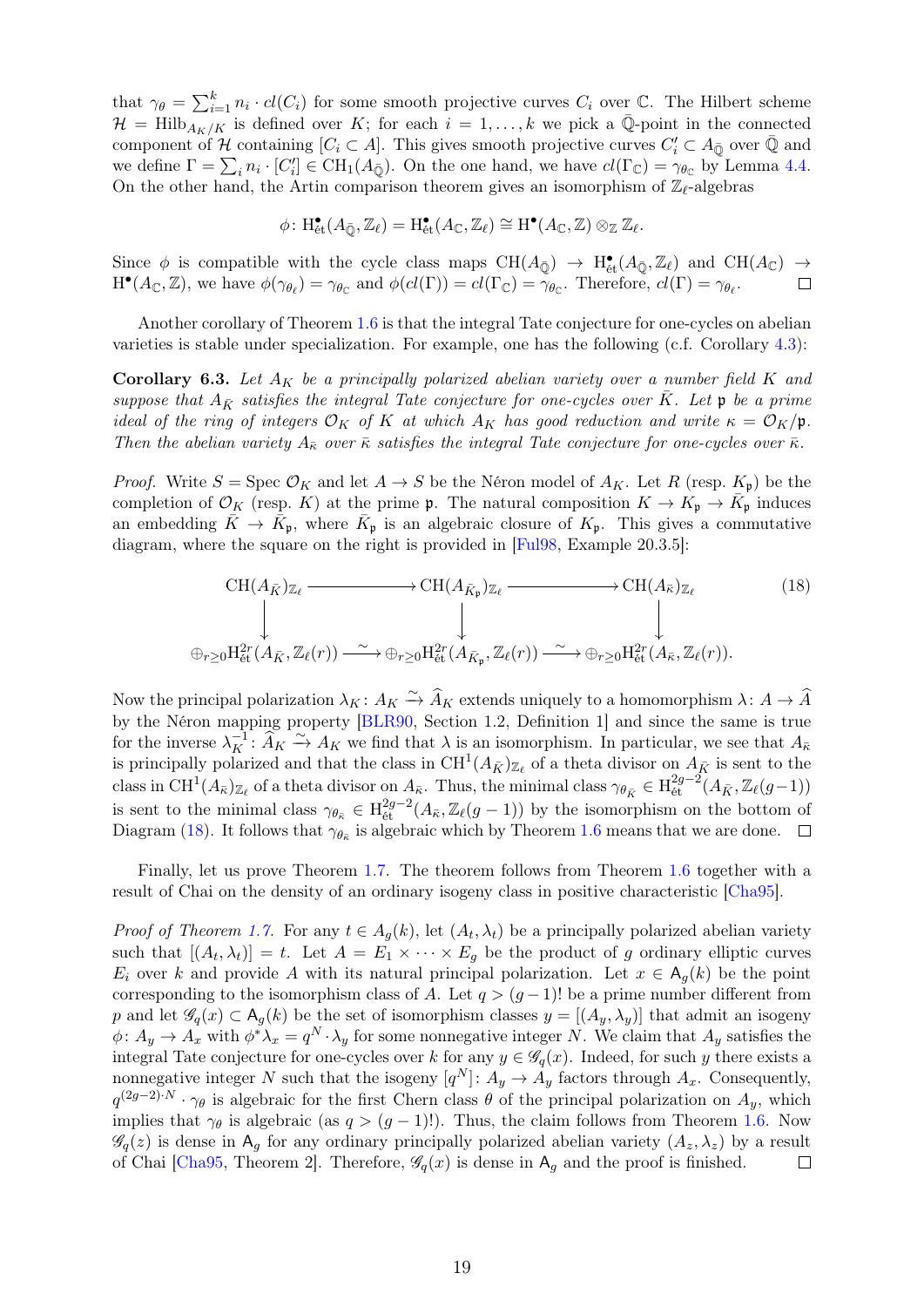## References

<span id="page-19-18"></span><span id="page-19-17"></span><span id="page-19-16"></span><span id="page-19-15"></span><span id="page-19-14"></span><span id="page-19-13"></span><span id="page-19-12"></span><span id="page-19-11"></span><span id="page-19-10"></span><span id="page-19-9"></span><span id="page-19-8"></span><span id="page-19-7"></span><span id="page-19-6"></span><span id="page-19-5"></span><span id="page-19-4"></span><span id="page-19-3"></span><span id="page-19-2"></span><span id="page-19-1"></span><span id="page-19-0"></span>[AGV71] M. Artin, A. Grothendieck, and J.-L. Verdier. *Theorie de Topos et Coho*mologie Etale des Schemas I, II, III. Vol. 269, 270, 305. Lecture Notes in Mathematics. Springer, 1971. [AH62] M. Atiyah and F. Hirzebruch. "Analytic cycles on complex manifolds". In: Topology 1 (1962), pp. 25–45. [Arb+85] E. Arbarello et al. Geometry of Algebraic Curves: Volume I. Geometry of Algebraic Curves. Springer, 1985. [Bea83] A. Beauville. "Quelques remarques sur la transformation de Fourier dans l'anneau de Chow d'une variété abélienne". In: Algebraic geometry. Vol. 1016. Lecture Notes in Math. Springer, Berlin, 1983, pp. 238–260. [Bea86] A. Beauville. "Sur l'anneau de Chow d'une variété abélienne". In: Math. Ann. 273.4 (1986), pp. 647–651. [BL04] C. Birkenhake and H. Lange. Complex Abelian Varieties. Second edition. Vol. 302. Grundlehren der Mathematischen Wissenschaften. Springer-Verlag, Berlin, 2004. [BLR90] S. Bosch, W. Lütkebohmert, and M. Raynaud. Néron Models. Ergebnisse der Mathematik und ihrer Grenzgebiete 21. Springer-Verlag, 1990. [Bn02] S. del Baño. "On the Hodge theory of the symmetric powers of a curve". In: Publ. Mat. 46.1 (2002), pp. 17–25. [Cha95] C.-L. Chai. "Every ordinary symplectic isogeny class in positive characteristic is dense in the moduli". In: Invent. Math. 121.3 (1995), pp. 439–479. [CO19] C.-L. Chai and F. Oort. "The Hecke orbit conjecture: a survey and outlook". In: Open problems in arithmetic algebraic geometry. Vol. 46. Adv. Lect. Math. (ALM). Int. Press, Somerville, MA, 2019, pp. 235–262. [CP15] F. Charles and A. Pirutka. "La conjecture de Tate entière pour les cubiques de dimension quatre". In: Compos. Math. 151.2 (2015), pp. 253–264. [CTV12] J.-L. Colliot-Thélène and C. Voisin. "Cohomologie non ramifiée et conjecture de Hodge entière". In: Duke Math. J. 161.5 (2012), pp. 735–801. [Deb87] O. Debarre. "Annulation de thêtaconstantes sur les variétés abéliennes de dimension quatre". In: C. R. Acad. Sci. Paris Sér. I Math. 305.20 (1987). [Deb96] O. Debarre. "Polarisations sur les variétés abéliennes produits". In: C. R. Acad. Sci. Paris Sér. I Math. 323.6 (1996), pp. 631–635. [DM91] C. Deninger and J. Murre. "Motivic decomposition of abelian schemes and the Fourier transform". In: J. Reine Angew. Math. 422 (1991). [Esn04] H. Esnault. "Some elementary theorems about divisibility of 0-cycles on abelian varieties defined over finite fields". In: Int. Math. Res. Not. 19 (2004). [Fal83] G. Faltings. "Endlichkeitssätze für abelsche Varietäten über Zahlkörpern." In: Invent. Math. 73 (1983), pp. 349–366. [Fal+86] G. Faltings et al. Rational points. Aspects of Mathematics, E6. Papers from the seminar held at the Max-Planck-Institut für Mathematik, 1983/1984. Friedr. Vieweg & Sohn, Braunschweig, 1986. [Ful98] W. Fulton. Intersection theory. Second edition. Vol. 2. Springer-Verlag, Berlin, 1998.